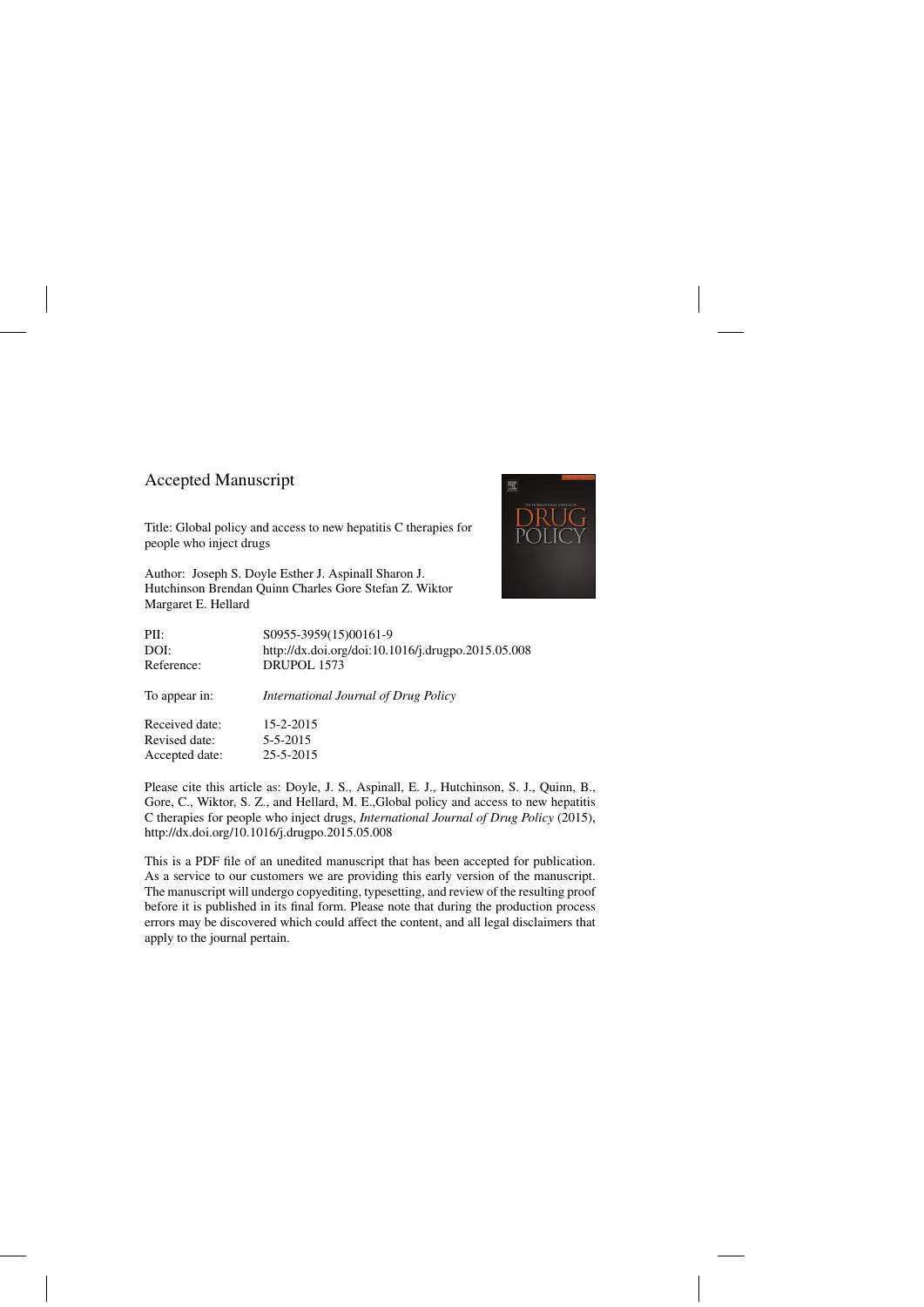## **Global policy and access to new hepatitis C therapies for people who inject drugs**

#### **Authors:**

Joseph S. Doyle<sup>1,2,3,4</sup>, Esther J. Aspinall<sup>5,6</sup>, Sharon J. Hutchinson<sup>5,6</sup>, Brendan Quinn<sup>1</sup>, Charles Gore<sup>7</sup>, Stefan Z. Wiktor<sup>8</sup>, Margaret E. Hellard<sup>1,3,4\*</sup>

#### **Affiliations:**

15. Doyte<sup>2</sup>, Essuel 3. Aspinan<sup>2</sup>, Saloud 3. Indefinition 1, Detenant Quinn<sup>2</sup>, Calculate Sove 2, Wiktor<sup>3</sup>, Margaret E. Hellard<sup>13,46</sup><br>
27. Wiktor<sup>3</sup>, Margaret E. Hellard<sup>13,46</sup><br>
totions:<br>
Action Health, Burnet Institut <sup>1</sup>Centre for Population Health, Burnet Institute, Melbourne, Australia; <sup>2</sup>Department of Medicine, University of Melbourne, Australia; <sup>3</sup>School of Population Health and Preventive Medicine, Monash University, Melbourne, Australia; <sup>4</sup>Department of Infectious Diseases, The Alfred Hospital, Melbourne, Australia; <sup>5</sup>Health Protection Scotland, Glasgow, UK; <sup>6</sup>Glasgow Caledonian University, Glasgow, UK; <sup>7</sup>World Hepatitis Alliance, Geneva, Switzerland; <sup>8</sup>Department of HIV/AIDS, World Health Organisation, Geneva, Switzerland.

#### **Global policy and access to new hepatitis C therapies for people who inject drugs**

#### **Authors:**

Joseph S. Doyle<sup>1,2,3,4</sup>, Esther J. Aspinall<sup>5,6</sup>, Sharon J. Hutchinson<sup>5,6</sup>, Brendan Quinn<sup>1</sup>, Charles Gore<sup>7</sup>, Stefan Z. Wiktor<sup>8</sup>, Margaret E. Hellard<sup>1,3,4\*</sup>

### **Highlights**

- We consider how current global hepatitis C guidelines should can apply to PWID
- Scaling-up treatment to PWID has potential to improve individual and population health
- PWID face several barriers to accessing HCV care and treatment
- Testing practices and health services need re-orientation toward PWID
- Medication affordability remains a key barrier to treatment

#### **Author contact details:**

Dr Joseph S. Doyle MBBS FRACP Centre for Population Health, Burnet Institute, 85 Commercial Road, Melbourne VIC 3004. Email: j.doyle@burnet.edu.au; Telephone: +61 3 8506 2324; Fax: +61 3 9282 2100.

Page 1 of 1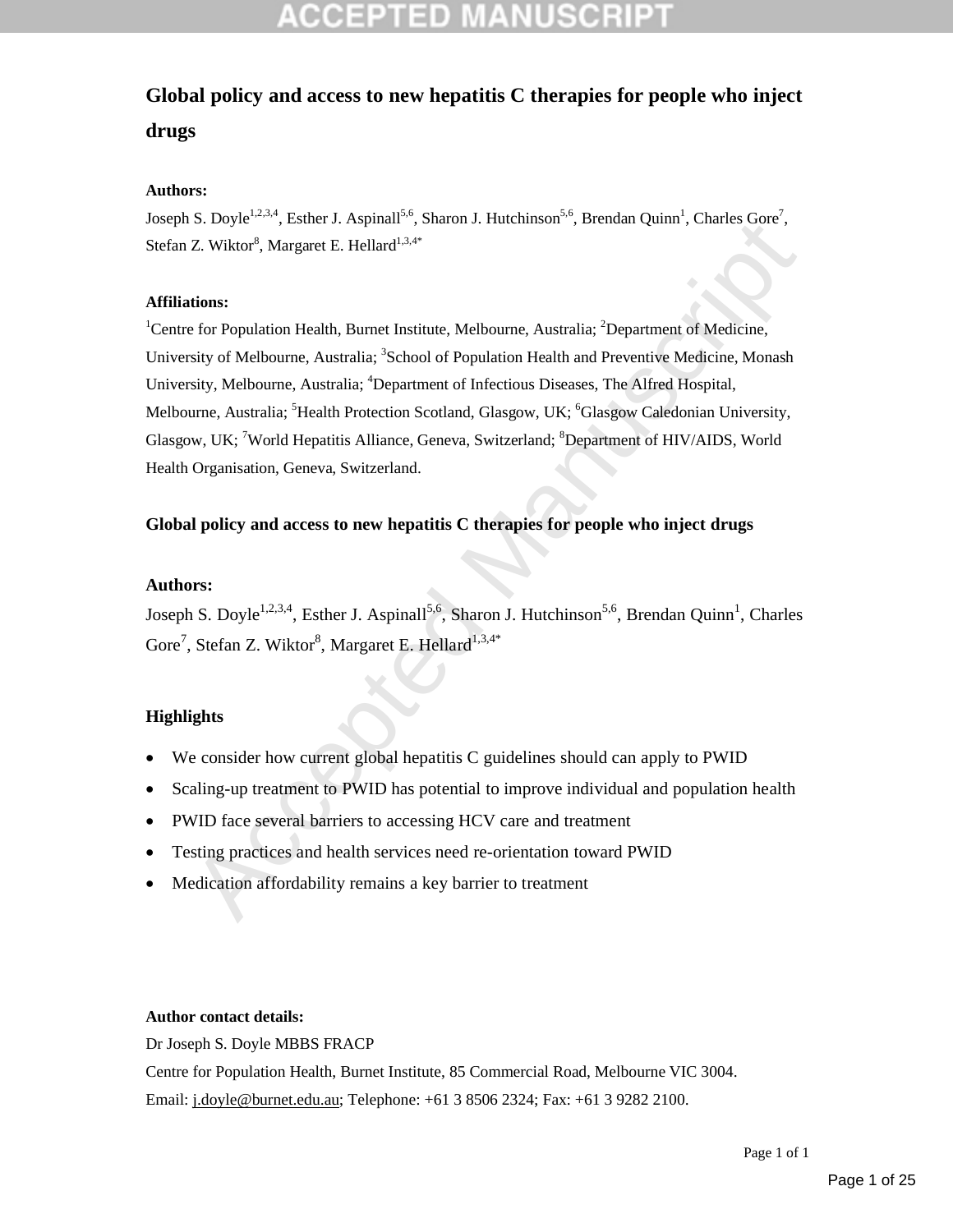**Abstract word count:** 248 **Total Word count:** 3842 **Table count:** 1 **Figure count:** 2

**Running Header:** Global access to HCV therapies

**Keywords:** Hepatitis C virus, global policy, treatment access, people who inject drugs

**Abbreviations:** APRI, aminotransferase/platelet ratio index; ASSIST, Alcohol, Smoking and Substance Involvement Screening Test; DAA, direct-acting antiviral therapy; FIB4; HCV, hepatitis C virus; HIC, high-income countries; HIV, human immunodeficiency virus; LMIC, low- and middle-income countries ; SVR, sustained virological response; NAT, nucleic acid testing; NSP, needle/syringe program; OST, opioid substitution therapy; PEG-IFN, pegylated-interferon; PWID, people who inject drugs; QALY, quality adjusted life years; QOL, quality of life; RNA, ribonucleic acid; RR, relative risk; WHO, World Health Organization

Caccia Manuscript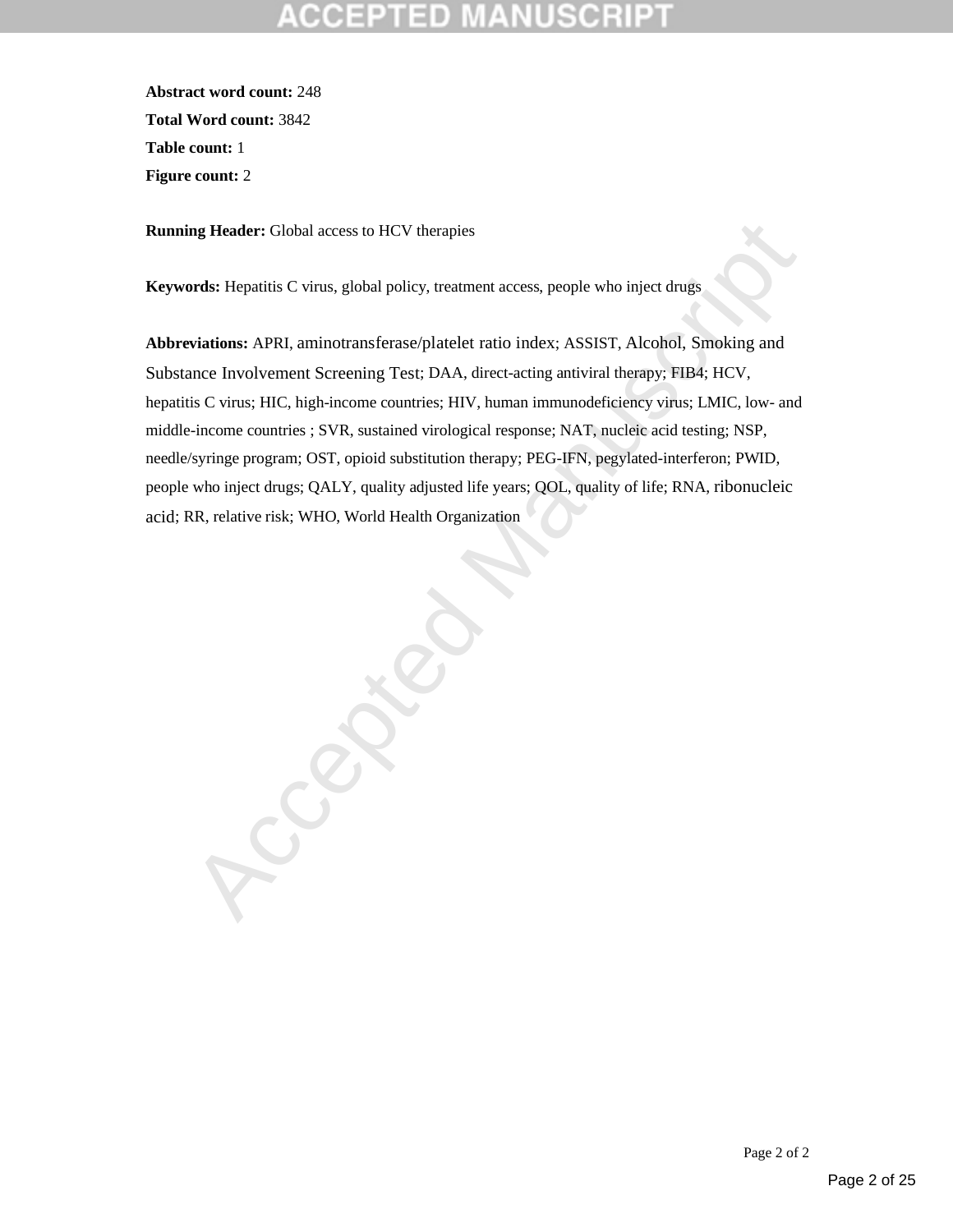# CGEPTED M

### **ABSTRACT**

.

canvasses issues that will affect translation of these global guidelines into practice.<br>
The global HCV guidelines released by WHO have recently advocated targeted HCV<br>
for PWID, assessment of liver discase and support for People who inject drugs (PWID) are disproportionately affected by hepatitis C virus (HCV). This review outlines policy recommendations made in the 2014 World Health Organisation (WHO) Guidelines on Screening, Care and Treatment of HCV and their relevance to PWID. It also canvasses issues that will affect translation of these global guidelines into practice. The first global HCV guidelines released by WHO have recently advocated targeted HCV testing for PWID, assessment of liver disease and support for alcohol reduction during care. They also strongly advocate treatment using currently licenced direct-acting antiviral agents for all individuals, in particular PWID as a key affected population. New HCV treatment regimens have the potential to cure more than 90% of treated individuals. Scaling-up treatment among PWID has the potential to improve individual and population health by reducing HCV transmission, improving quality of life and supporting behaviour modifications that lead to less risk-taking over time.

PWID face several barriers to accessing HCV care and treatment that need to be overcome. Testing services need re-orientation toward PWID, individuals need to be informed of their results and provided with direct linkage to ongoing care. Health services need to provide care in the community using simpler, cheaper and more accessible modes of delivery. Healthcare costs and pharmaceutical costs need to be minimised so PWID, who are highly marginalised, can access HCV treatment. Sustained scale-up of treatment for PWID could simultaneously improve individual health and achieve the goal of eliminating HCV transmission among this high-risk and vulnerable group.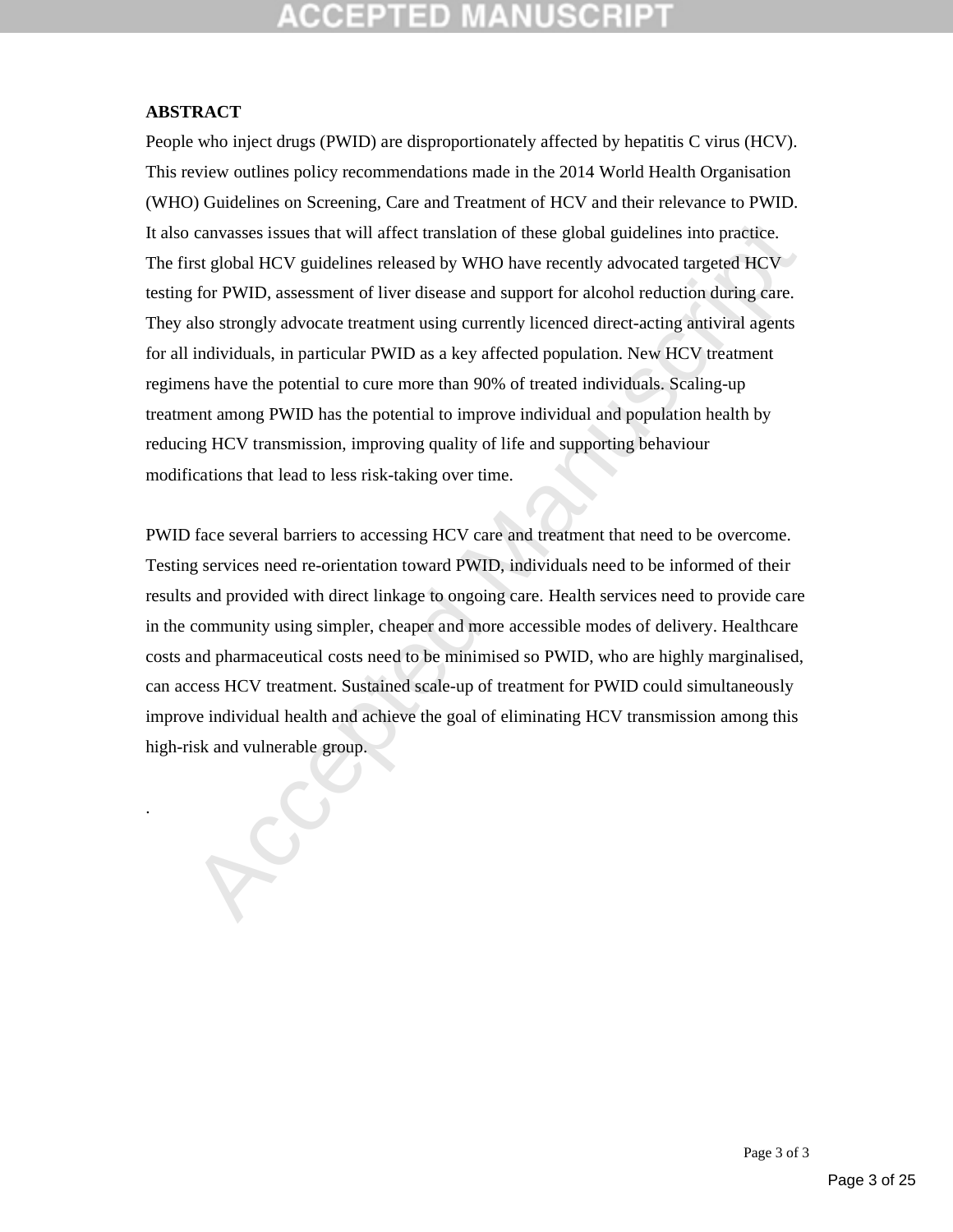#### **Introduction**

Chronic hepatitis C virus (HCV) infection is a significant global health problem, affecting approximately 185 million individuals globally, many of whom are unaware of their infection [1, 2]. Among people who inject drugs (PWID), HCV prevalence is estimated at 60-70%, although there is substantial variation in burden of disease regionally and nationally [3] (Figure 1). Most new HCV infections in high-income countries (HIC) occur among PWID, while in low- and middle-income countries (LMIC), injecting behaviour is still a key risk factor for transmission [3]. Whilst HCV treatment uptake remains low, PWID in particular lack access to care and treatment due to practical, systematic and perceived barriers. Arising from its framework for global action on HCV, the World Health Organization (WHO) produced the first global Guidelines for the Screening, Care and Treatment of Persons with Hepatitis C Infection in April 2014 [4]. Along with other professional guidelines and community action programmes, the WHO guidelines aim to improve access to care and treatment, especially among key affected populations like PWID.

Finally people and anyier durative and the proton of the proton of the syntemic and the sease regionally and nationally [3] at 1). Most new HCV infections in high-income countries (HIC) occur among PWID, in low- and middl This article first outlines key recommendations from the WHO guidelines, how PWID were considered in their development, and the relevance of each recommendation to care and treatment for PWID. Second, it considers the impact of treatment of PWID beyond the individual medical benefits to broader public health and social benefits. It then examines the translation of guidelines into practice exploring the current barriers to care and treatment, including finding cases, health service orientation, cost, and perceptions about behaviour modification and reinfection in the era of simpler treatment. Finally, this article identifies features that will enable treatment scale-up for PWID, including health infrastructure, community engagement and affordable care. It demonstrates that the confluence of new, simpler and highly-effective HCV antiviral agents overcome many of the perceived barriers for treating PWID; coupled with policy recommendations that promote equitable access to medical care for PWID, there is hope that we can now dramatically decrease the burden of HCV infection among injecting populations worldwide.

#### **Global policy and guidelines**

The WHO Guidelines of 2014 are the first global HCV treatment guidelines issued by WHO. They are primarily targeted at policy-makers in LMIC formulating country-specific treatment programmes. Unlike clinical management guidelines issued by professional associations [e.g., 5], they use a public-health approach that aims to evaluate scientific evidence and make

Page 4 of 4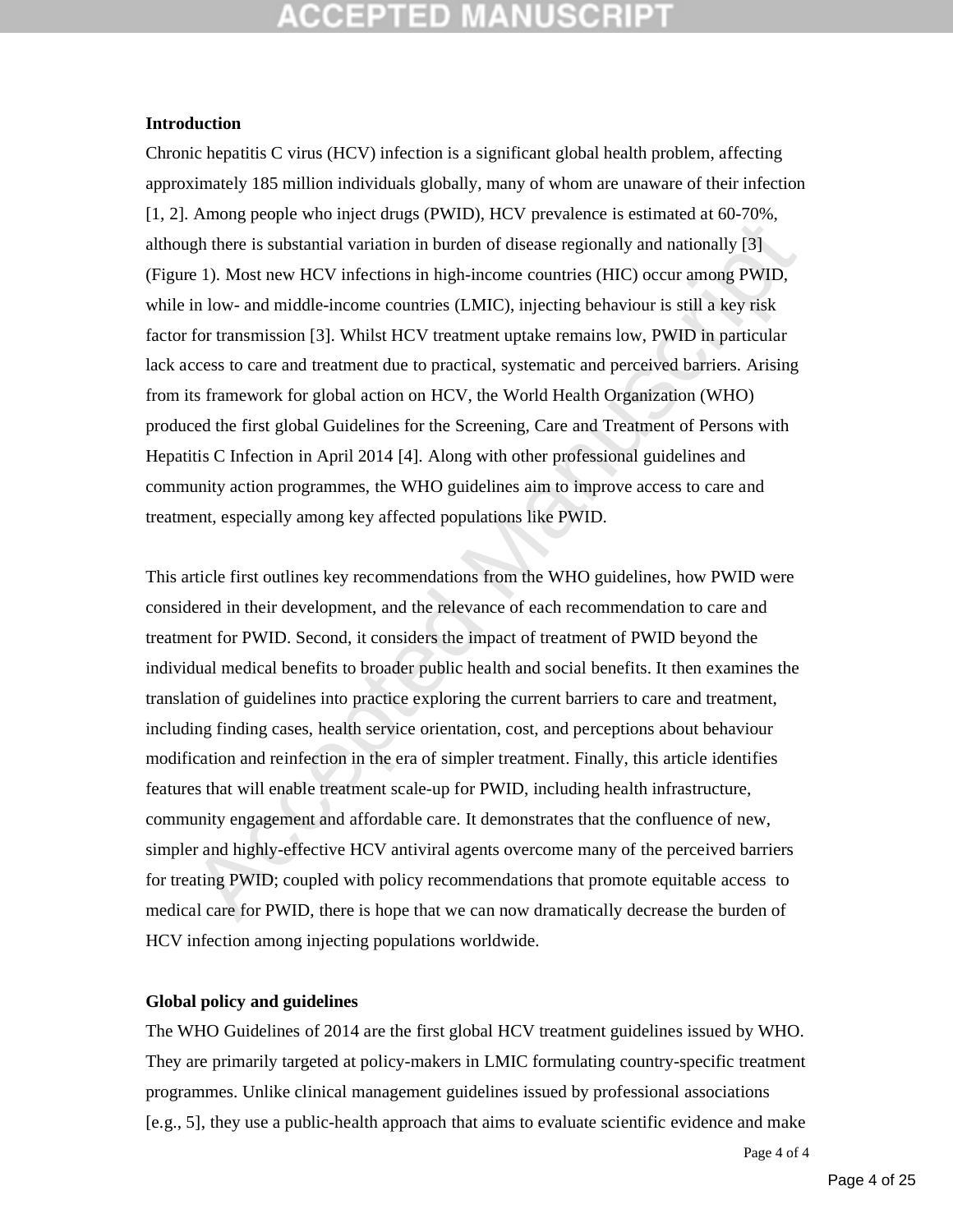recommendations mindful of feasibility of implementation in resource-limited settings. These guidelines are informed by the results of several systematic reviews directed at key questions in HCV testing, care and treatment. They employ a standardised method to grade strength of evidence and make recommendations, taking into account benefits and harms, values and preferences, and resources [6]. These factors are evaluated by a guidelines development group comprising clinicians, researchers, programme managers, and community representatives (including people living with HCV and PWID), among other stakeholders. The key recommendations and levels of evidence developed from this process are summarised in Table 1.

#### *Recommendations on HCV screening and diagnosis*

comprising dimicals researches, programme managers, and community<br>comprising dimicals, researchers, programme managers, and community<br>cantatives (including people living with HCV and PWID), anong other stakeholders.<br>ey rec The WHO Guidelines first address how best to identify people with chronic HCV infection; a systematic review examined interventions that promoted HCV testing of asymptomatic individuals [7]. This review investigated the effectiveness of targeted testing interventions on HCV case detection, treatment uptake, and prevention of liver-related morbidity. Studies evaluating targeted interventions – those directed at groups at higher risk of HCV, chiefly including PWID – were compared with no target intervention or routine practice. Targeted testing, compared to no targeted testing, was associated with increased cases detected [number of studies  $(n)=14$ ; pooled relative risk  $(RR)$  1.7, 95% CI 1.3-2.2] and patients commencing therapy (n=4; RR 3.3, 95% CI 1.1-10.0). Testing interventions delivered by practitioners increased test uptake and cases detected  $(n=12; RR 3.5, 95% CI 2.5-4.8; and$ n=10; RR 2.2, 95% CI 1.4-3.5, respectively), whereas more general media/information-based interventions were less effective (n=4; RR 1.5, 95 % CI 0.7-3.0; and n=4; RR 1.3, 95 % CI 1.0-1.6, respectively). As a result, the WHO guidelines strongly recommend focusing HCV testing efforts on individuals in populations with a high HCV prevalence, which includes PWID in most contexts. Careful consideration of resources, testing modalities and local epidemiology would influence implementation of this recommendation.

Since most laboratory testing or point-of-care diagnosis involved HCV antibody detection initially, a question arises as to when chronic HCV should be confirmed using nucleic acid testing (NAT) to detect HCV ribonucleic acid (RNA). HCV RNA testing immediately after antibody diagnosis provides individuals with their current infection status which might affect health-seeking or risk-taking behaviour [8, 9], as well as lead to linkage to care and treatment. In many contexts, particularly resource-poor settings, NAT testing is largely deferred until an individual is being considered for treatment which may be many years after diagnosis. No

Page 5 of 5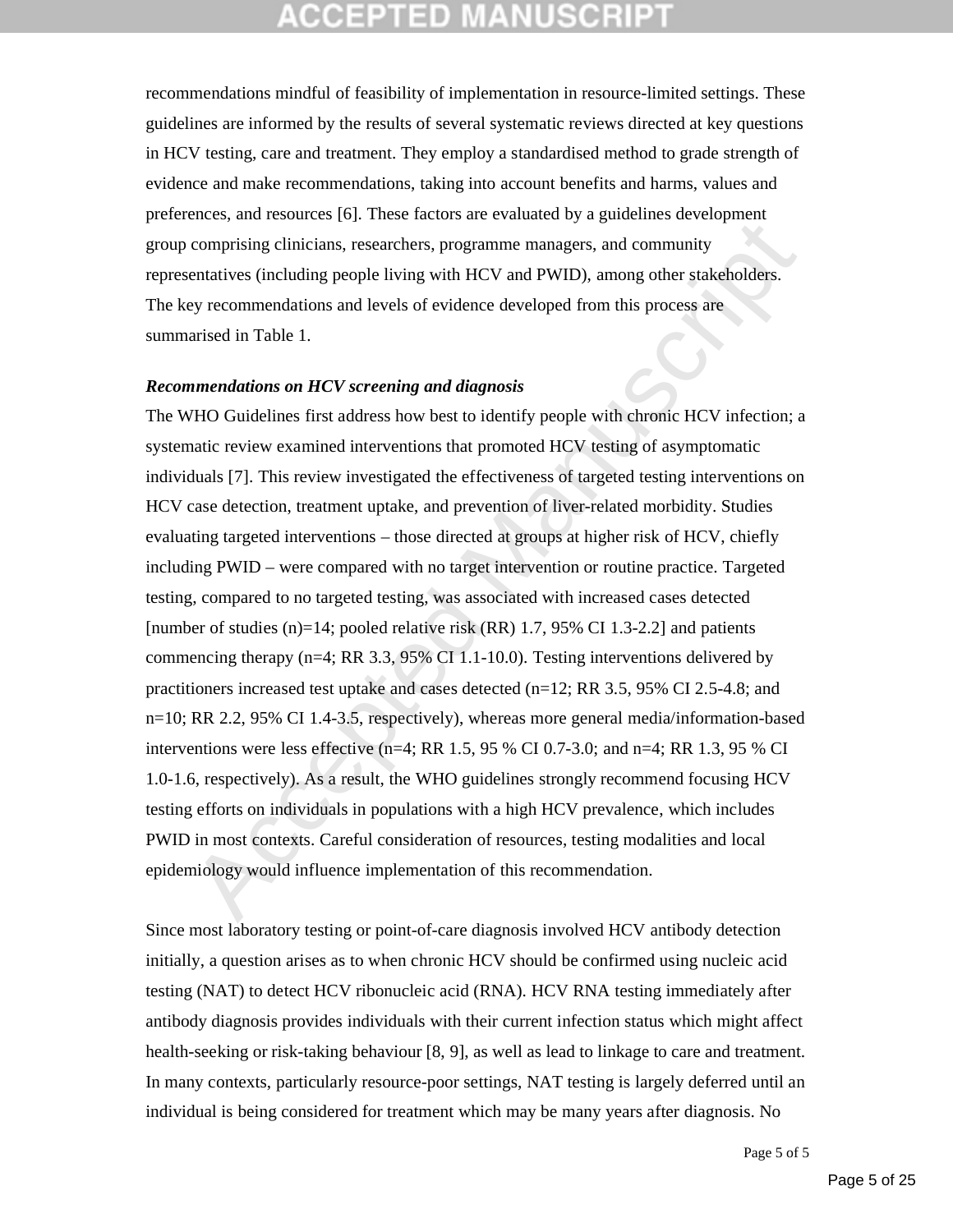direct evidence was available to answer this question. Yet given the potential for PWID and others to reduce risk-taking behaviour or seek care with awareness of their HCV infection status, the WHO guidelines suggest that NAT testing be performed directly following a positive HCV antibody test, in addition to any HCV RNA testing as part of the assessment for receiving treatment for HCV.

#### *Recommendations on HCV care*

**nmendations on LICV** care<br>so the HS of HCV care, health resources and infrastructure vary widely. Moreover, HCV<br>so field HCV care, health resources and infrastructure vary widely. Moreover, HCV<br>enent is frequently delaye Models of HCV care, health resources and infrastructure vary widely. Moreover, HCV treatment is frequently delayed or is unavailable – particularly in LMIC – during which time liver disease may progress or behaviours might influence health status. Given the potential for alcohol to accelerate HCV-associated liver disease [10], screening and counselling for alcohol use and fibrosis assessment were considered two key elements of HCV care requiring comment in the WHO Guidelines. A systematic review was conducted to determine whether alcohol reduction interventions among people with HCV, compared with no intervention, were associated with reduced alcohol intake, changes in fibrosis or liver-related morbidity or mortality [11]. Five small, heterogeneous trials or cohort studies were identified that provided limited evidence that alcohol reduction interventions might be associated with a modest reduction in alcohol consumption among HCV-infected individuals with moderate-to-high alcohol intake [11]. An earlier meta-analysis of brief alcohol reduction interventions among people without HCV infection, compared with no intervention, found a similar, small reduction in total alcohol consumption from 313g/week to 275g/week; a 38g (3 standard drinks) mean reduction [12]. Accordingly, the WHO guidelines recommend that alcohol intake assessments be performed for all persons with HCV infection followed by the offer of a behavioural alcohol reduction intervention for persons with moderate-to-high alcohol intake. The WHO Alcohol, Smoking and Substance Involvement Screening Test (ASSIST) package is one standardised tool designed for use in primary care, validated internationally, and can be helpful in screening PWID for co-morbid substance use and enable early intervention [13].

Fibrosis stage is frequently used to determine urgency of HCV treatment. Assessment of fibrosis for those with chronic HCV is largely dependent upon access to testing resources and trained staff. After reviewing the evidence for non-invasive, low-resource fibrosis assessment, the WHO Guidelines suggest that in resource-limited settings, the aminotransferase/platelet ratio index (APRI) or Fibrosis-4 score (FIB4) be used for the assessment of hepatic fibrosis rather than other non-invasive tests that require more resources

Page 6 of 6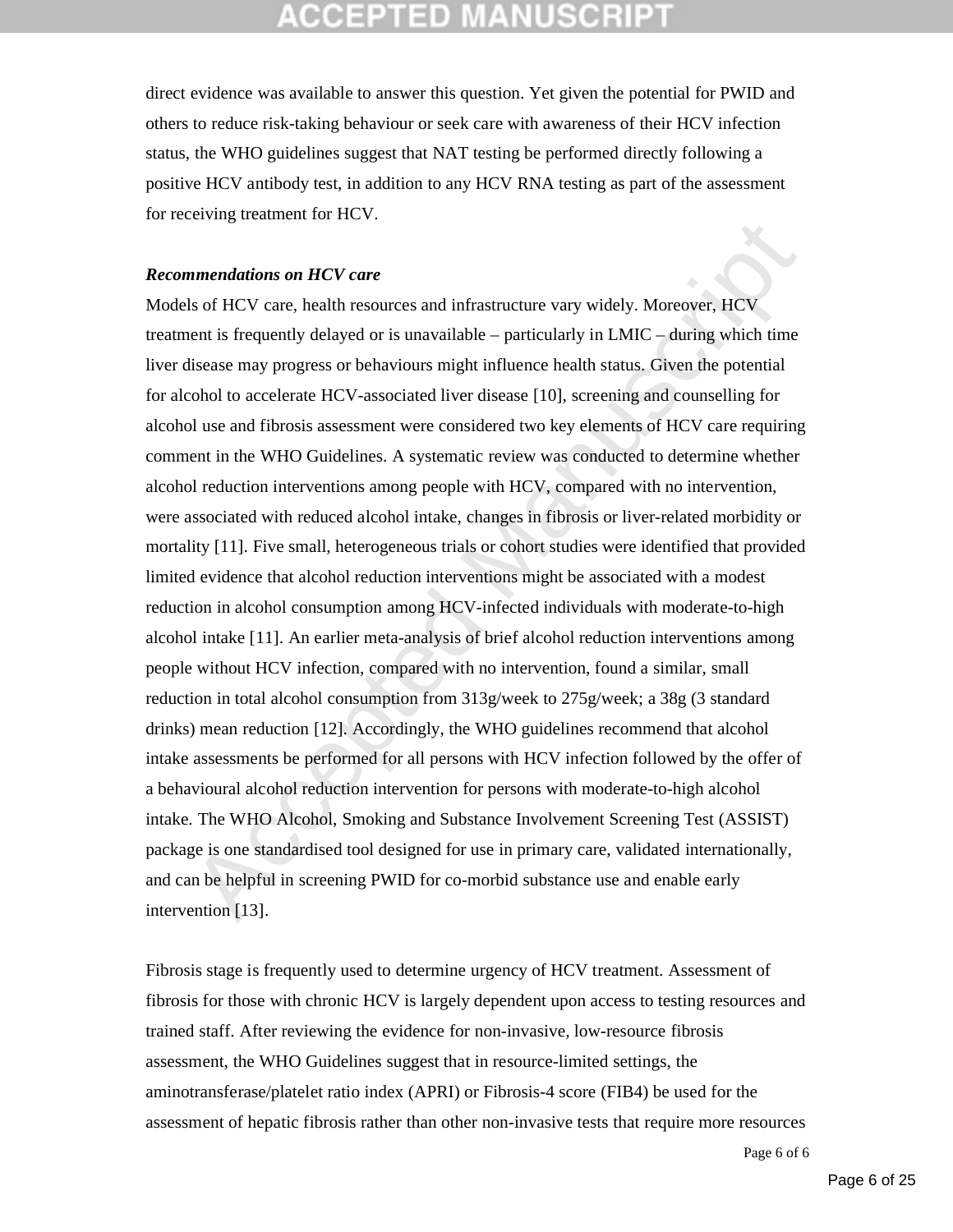such as elastography or Fibrotest. If it was available and resources allow, transient elastography was also recommended. A series of systematic reviews were conducted to assess the diagnostic yield of more complex and expensive tests (eg elastography) and simple biochemically and haematologically-derived indices (eg APRI and FIB4) [14]. They are summarised in a health technology assessment supporting the use of the APRI score (or FIB4) with high and low cut offs to determine the likelihood of cirrhosis or absence of significant fibrosis, respectively [14]. Easier, primary care assessment of fibrosis stage could help ensure that PWID with advanced liver damage are promptly referred for treatment.

#### *Recommendations on HCV treatment*

A series of systematic reviews were conducted of all approved HCV antiviral agents (at April 2014), which included boceprevir, telaprevir, simeprevir and sofosbuvir using pegylatedinterferon (PEG-IFN) and ribavirin as the comparator. Given the need for guidance on treatment for LMIC settings, the effectiveness of pegylated-interferon was also appraised against standard interferon, which is still used in some contexts due to its lower cost.

with high and low cut offs to determine the likelihood of cirbosis or absence of<br>with high and low cut offs to determine the likelihood of cirbosis or absence of<br>icant fibrosis, respectively [14]. Easier, primary care asse While new HCV agents have not been directly compared among PWID with non-PWID, an earlier meta-analysis that pooled responses in six studies using PEG-IFN and ribavirin among PWID demonstrated a sustained virological response (SVR) of 37% (95% CI 26-48%) among individuals with HCV-genotype-1 infection and 67% (95% CI 56%-78%) in genotypes-2 or - 3 infection [15]. These real-world virological responses among PWID are comparable to noninjecting populations, supporting recommendations for HCV treatment among PWID. Given high-quality evidence for the benefits of HCV treatment on virological response, liver morbidity and mortality [4], the WHO stongly recommend that all adults and children with chronic HCV infection, including PWID, should be assessed for antiviral treatment. Moreover, a strong statement was made recommending PEG-IFN and ribavirin over standard interferon and ribavirin to discourage the use of standard interferon in LMIC.

The additional effectiveness of the HCV protease inhibitors boceprevir, telaprevir and simeprevir added to PEG-IFN and ribavirin has been described elsewhere [16, 17]. In light of simpler, safer direct-acting antiviral therapies (DAAs), WHO conditionally recommended the addition of boceprevir or telaprevir with PEG-IFN and ribavirin. However, it strongly recommended simeprevir, PEG-IFN and ribavirin over PEG-IFN and ribavirin alone. A key consideration when using these regimens among PWID will be drug-drug interactions, which need individualising depending on co-morbidities such as HIV, substance use, and opioid

Page 7 of 7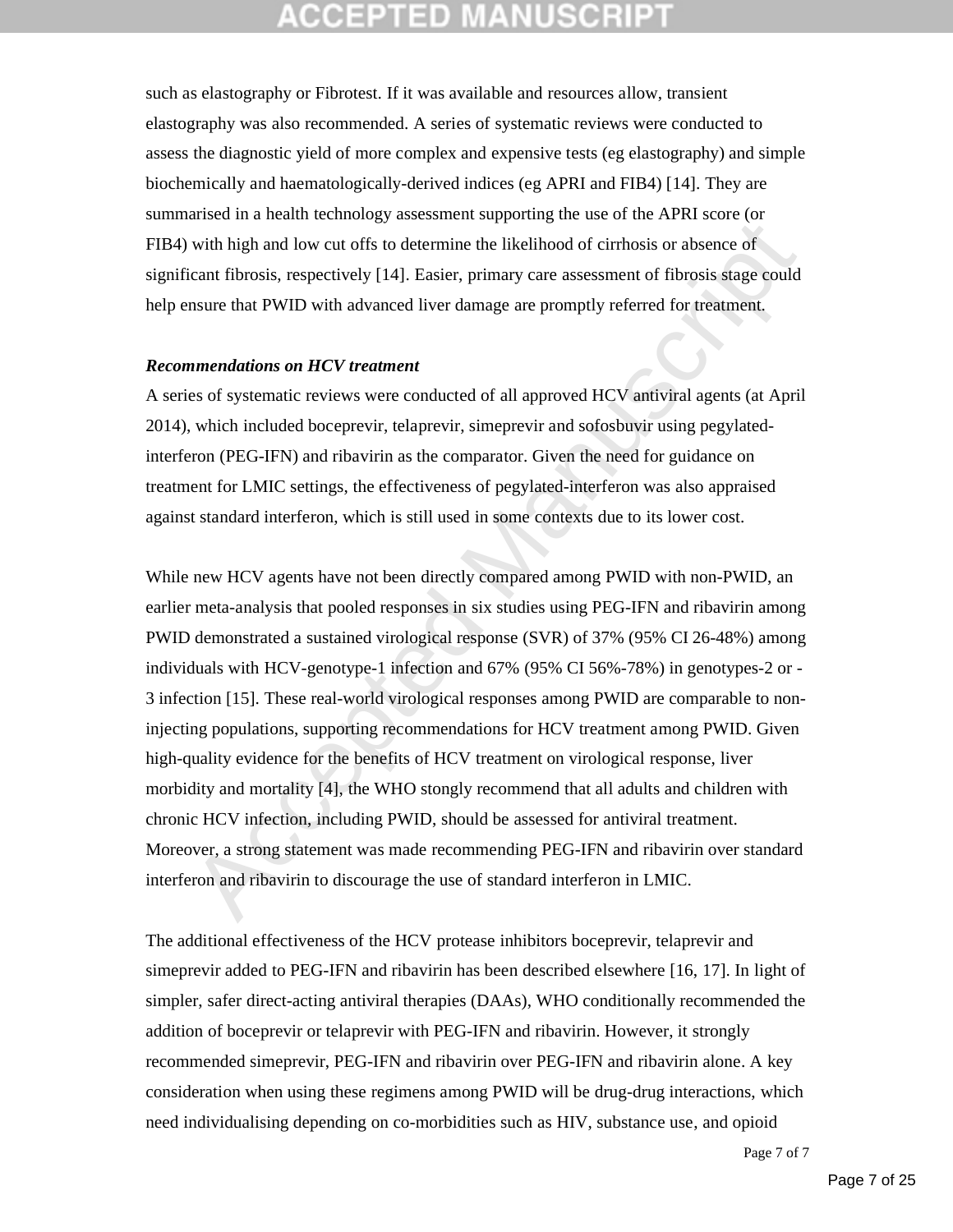## (CEPTED)

substitution therapy (OST). Evidence for the use of sofosbuvir with PEG-IFN and ribavirin, and sofosbuvir with ribavirin alone, indicated SVR greater than 90% can be achieved with few significant side effects in clinical trial settings [18-20]. While these registration studies did not make a direct comparison of sofosbuvir regimens with PEG-IFN and ribavirin, the WHO guidelines strongly recommend sofosbuvir with or without PEG-IFN depending on genotype based on the evidence for high efficacy and low toxicity.

gassion of the evidence Stromation and the minimum association which is the mention strategies<br>the WHO Guidelines were published, further drug combinations have been licenced by<br>the WHO Guidelines were published, further d Since the WHO Guidelines were published, further drug combinations have been licenced by the US Food and Drug Administration. Fixed-dose sofosbuvir and ledipasvir was licenced in October 2014 and is active against all genotypes (except with less genotype-3a activity, in particular), with >90% SVR when used for 12 weeks [18-20]. This combination tablet has the potential to reduce treatment complexity and improve treatment uptake dramatically [21]. Different oral combinations by other manufacturers have also completed phase-three evaluation and will soon follow or have followed through regulatory approval into clinical practice [22, 23]; their simplicity and low toxicity may be particularly helpful for overcoming barriers to treating PWID.

#### **Benefits of expanding HCV treatment to PWID**

The global policy environment promoted by WHO and scientific and community associations is now explicitly orientated toward expanding treatment access for PWID. The medical benefits for individuals with HCV infection and equity arguments are reflected strongly in such guidance. However, additional public health and social benefits also justify expanded treatment access, and might help allay residual reservations in some sectors about treatment of PWID.

### *Public health benefits of treating PWID*

Despite the well-established effectiveness and low cost of current harm reduction strategies for PWID, including OST and needle-syringe programmes (NSP), these methods have been only partially effective at reducing HCV transmission, which is in part due to poor coverage [24]. Expanded treatment access, in addition to widely-implemented harm reduction strategies, could greatly reduce or eliminate ongoing HCV transmission. Mathematical modelling using Australian, British and Canadian data suggest that treating a relatively small proportion of PWID with chronic HCV infection could significantly reduce HCV prevalence over 15 years [25-29]. These models demonstrate that the impact on prevalence varies on the number of individuals treated, the background prevalence of HCV, treatment effectiveness,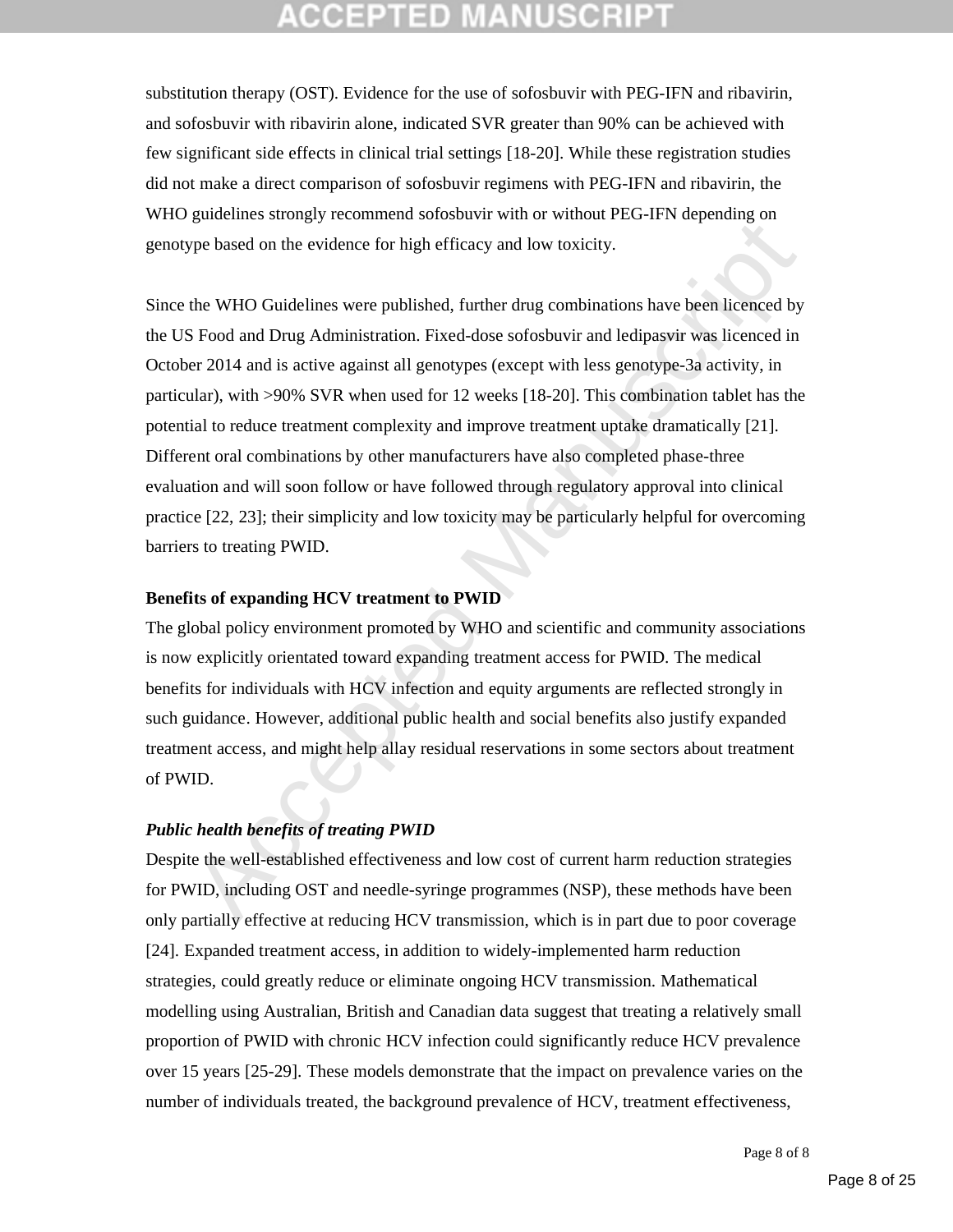and the speed of treatment scale-up. HCV prevalence could halve if treatment with >90% SVR was scaled-up from the current rate of approximately 5 per 1000 PWID treated annually to 15, 40, or 76 per 1,000 PWID treated annually in Edinburgh (Scotland), Melbourne (Australia), and Vancouver (Canada), respectively (Figure 2) [28].

Moreover, treating recent HCV infection may have a greater impact on transmission. The impact of injecting networks on HCV transmission are critical in understanding spread of disease, since individuals with more injecting partners have a greater incidence of infection and reinfection [30]. Based on social network models, treating an individual in conjunction with all their known partners could have the greatest prevention benefit and be practically implemented [31]. Two large clinical trials have been designed to examine this concept of HCV "treatment as prevention" and are currently underway among both community PWID and prison populations (see clinicaltrials.gov NCT02363517 and NCT02064049).

#### *Social benefits of treating PWID*

over, treating recent HCV infection may have a greater impact on transmission. The<br>tof injecting networks on HCV transmission are critical in understanding spread of<br>c, since individuals with more injecting partners have a Chronic HCV infection adversely influences health-related quality of life (QOL) [32-34]. QOL changes in HCV may be related to cirrhosis or awareness of infection [33-35], since the natural history of HCV infection is to remain largely asymptomatic. Treatment with PEG-IFN can impair QOL [32], while SVR has also been associated with improved QOL, albeit not in all studies [33, 36]. Since PWID are already a marginalised and vulnerable population, global access to interferon-free treatment would clearly be ideal for such individuals, may avoid treatment-related impairment of QOL, and could improve long-term QOL and enhance treatment uptake and utilisation of other health and support services.

Diagnosing and linking PWID to care might also reduce needle-sharing out of concern for injecting partners. Two longitudinal cohort studies have evaluated the impact of HCV diagnosis on behaviour in the short term and over time [8, 9]; both found a reduction in frequency and prevalence of injecting drug use after diagnosis. While these benefits are small, such findings suggest that expanding access to care and treatment for PWID would increase diagnosis and lead to some positive behaviour change. Social functioning, which relates to stable accommodation, employment and inter-personal relationships, is often limited in PWID and is known to influence treatment uptake and side effects during HCV treatment [37-39]. Policies that promote simpler and less toxic therapies are less likely to affect social functioning during treatment.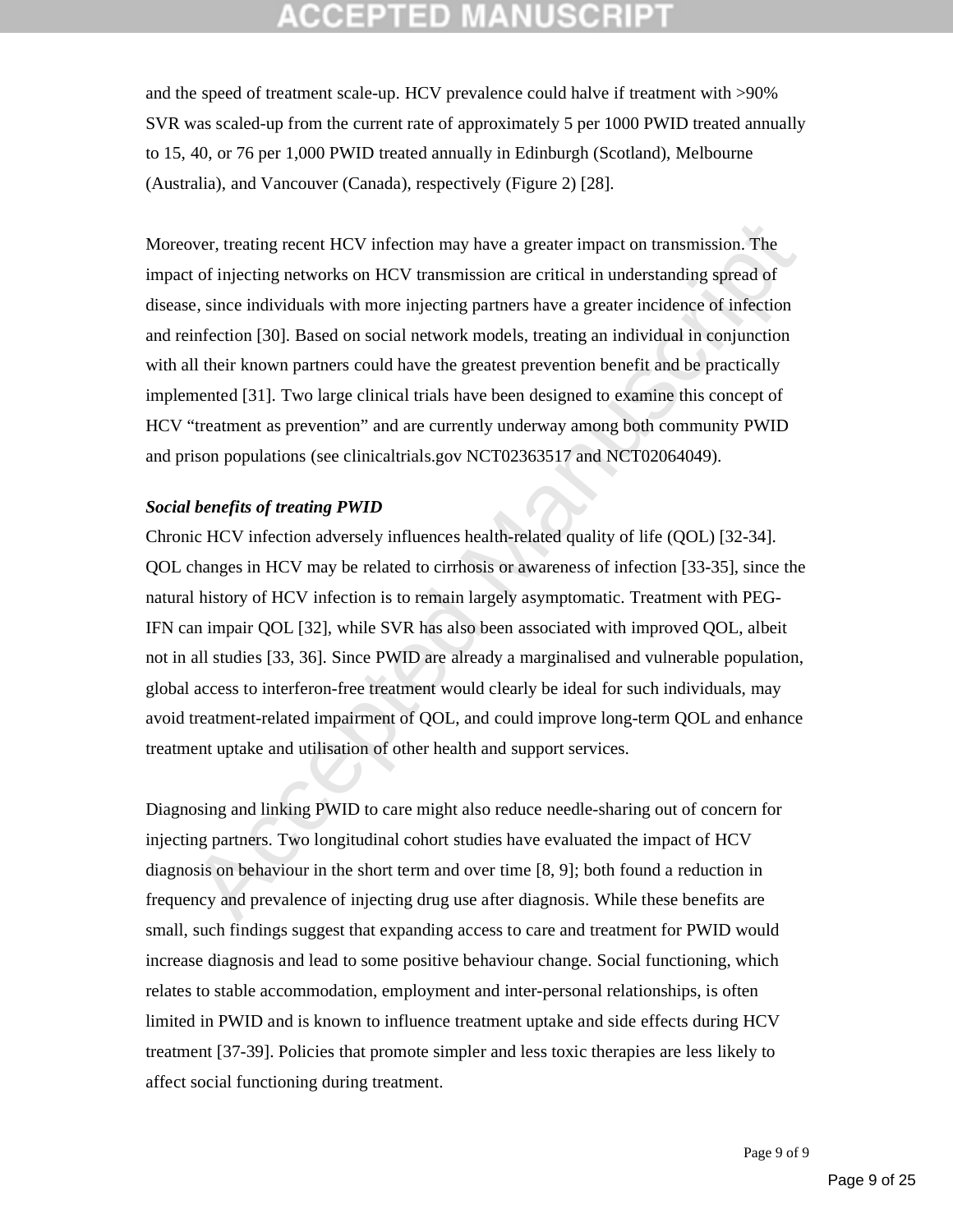#### **Translating policy into practice**

Despite the medical, public health and social benefits of HCV treatment for PWID, many practical, financial and knowledge barriers need to be overcome to translate global policy into practice.

### *Testing and linkage to care*

ig and linkage to care<br>lly, low frequency of HCV testing among PWID is often a result of limited health-<br>lig behaviours, lower uptake of preventative medical care and under-disclosure of<br>mig behaviour to clinicians due to Globally, low frequency of HCV testing among PWID is often a result of limited healthseeking behaviours, lower uptake of preventative medical care and under-disclosure of injecting behaviour to clinicians due to real and perceived stigma [40, 41]. Confirmation of current HCV infection using NAT testing, given the additional healthcare episode, expense and follow-up of results also limits accurate diagnosis of chronic HCV. UNITAID have recently evaluated potential costs of diagnosis US\$300-1400, excluding liver biopsy, and costs to patients can be highly variable [42]. Studies describing the HCV care cascade from diagnosis to treatment completion demonstrate attrition of individuals at every step in the care pathway [43]; this attrition is often exaggerated for PWID. Moreover, laboratory and public health surveillance systems largely lack the ability to determine new-onset HCV which reflects a period of high risk of onward HCV infection in PWID [44]. Innovate interventions that deliver testing, results and immediate pathways to care in the community, and surveillance systems that assist in identify recent infection could have substantial public health benefits for PWID.

### *Health service organisation*

HCV care has traditionally been the provenance for specialists and tertiary care given the complexity of care, liver complications when treatment was initiated in advanced fibrosis, and funding models that favour clinician-led care. In order to offer HCV treatment to everyone living with infection, including PWID, an expansion in treatment services will be necessary. Task-shifting to primary care or other healthcare workers accompanied by appropriate workforce training and development will be critical given constraints on human resources and costs. It may also have the important benefit of accommodating patient preference, which might facilitate treatment uptake, adherence and quality of life. Peer workers will also be critical in designing models of care, providing education and support, and integrated into delivering care if treatment scale up is to be achieved and simplified. Several factors make a simplified model for HCV treatment delivery achievable: less individualised and more standardised pharmaceutical regimens; fewer side effects; less monitoring; and community HCV education. While the delivery of oral HCV therapies have

Page 10 of 10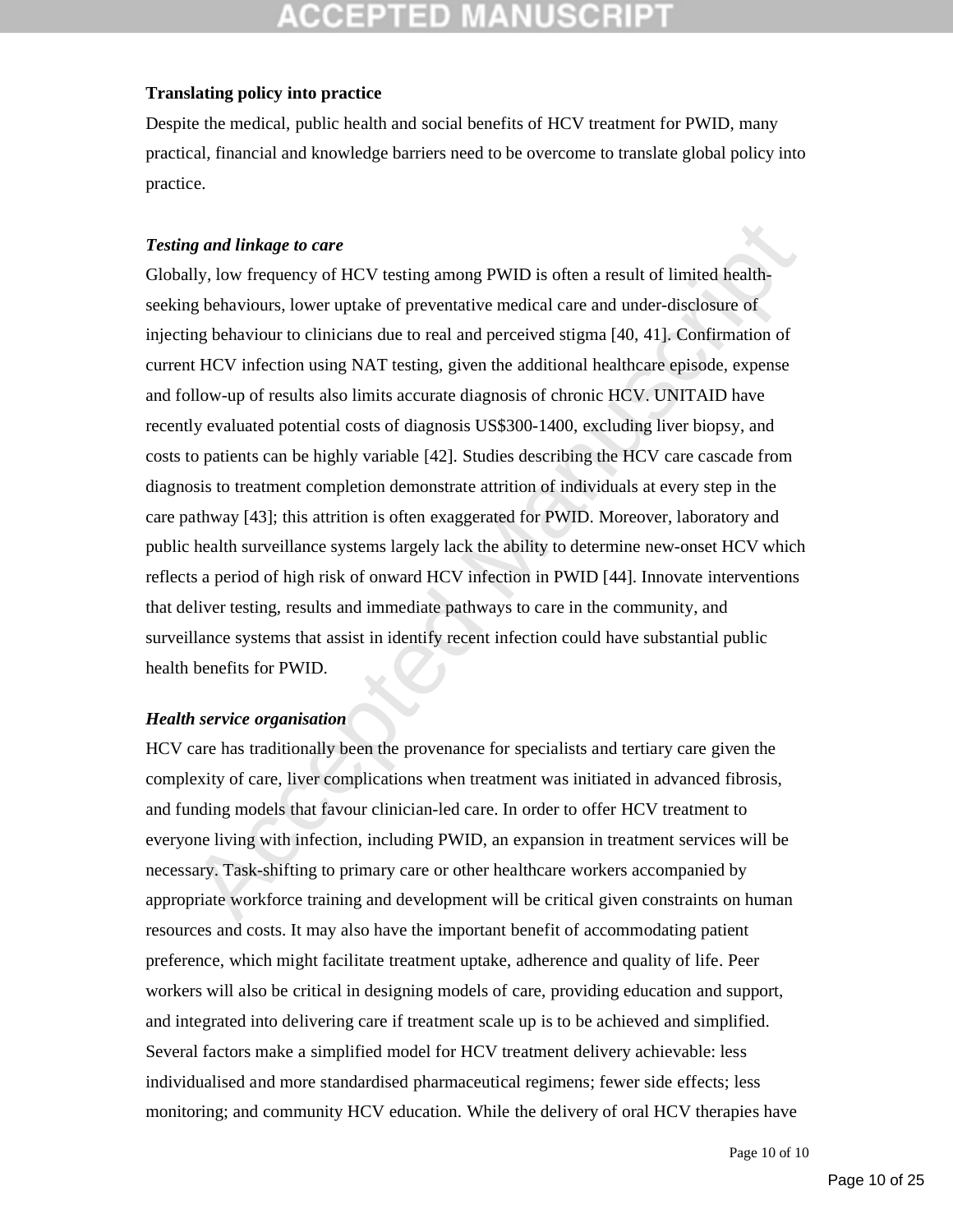not yet been evaluated outside of tertiary care settings, the safe use of PEG-IFN based treatment in prisons [45], primary care [46] and using nurse-led models of care [47] suggests new antivirals will be easier to deliver. Health services and programme managers have the opportunity – and challenge – to re-design their models of care to accommodate those with HCV and the needs of key populations like PWID.

Ethermannistic streets of the content of the simulation. The statistical method in the statistic entire of the relations of the relations of the relations of the relations of the relations of the relations of the relation HCV treatment services frequently prioritise therapy for those with advanced liver disease given the risk of progression to liver failure and cancer, and resource limitations. However, current PWID compared to past PWID are, in general, more likely to have milder liver disease and so clinical guidelines [e.g. 5] that prioritise treatment for individuals with advanced fibrosis pose a potentially significant barrier to treatment for PWID [48]. Different public health outcomes could result from re-orientating HCV services at PWID versus those with advanced fibrosis. United Kingdom modelling indicated that prioritising treatment uptake among PWID will substantially impact on incident transmission; however, this approach foregoes the optimal impact on liver-related mortality. Conversely, targeting those with moderate or advanced fibrosis could have greater impact on liver mortality but may be suboptimal at averting incident infection [48]. The challenge for health systems will be whether they can orientate health services to offer therapy to individuals with both advanced fibrosis and PWID in the context of the current high drug prices.

#### *Affordable treatment*

Current policy to offer treatment to everyone will be impossible to implement without substantial falls in the cost of HCV antivirals. At the time of writing, treatment using sofosbuvir could cost as much as US\$1000 per pill or US\$84,000 for a 12 week course of treatment [49]. The current market price of medicines is likely to fall in some jurisdictions with generic manufacturing through voluntary licensing and competition from soon-to-beapproved medications. Tiered pricing arrangements – where a manufacturer varies price by country and income status – are also likely to expand treatment access slightly by lowering prices at the country level. Nevertheless, individual PWID may still face unacceptably high barriers to treatment if out-of-pocket costs for medicines, laboratory tests and health care visits are not minimised or subsided locally. Short of compulsory licensing to grant generic manufactures authority to produce patented drugs, in the immediate future, cooperation between the pharmaceutical industry, governments and advocacy from healthcare providers and scientific and affected communities will be necessary to make treatment affordable for PWID.

Page 11 of 11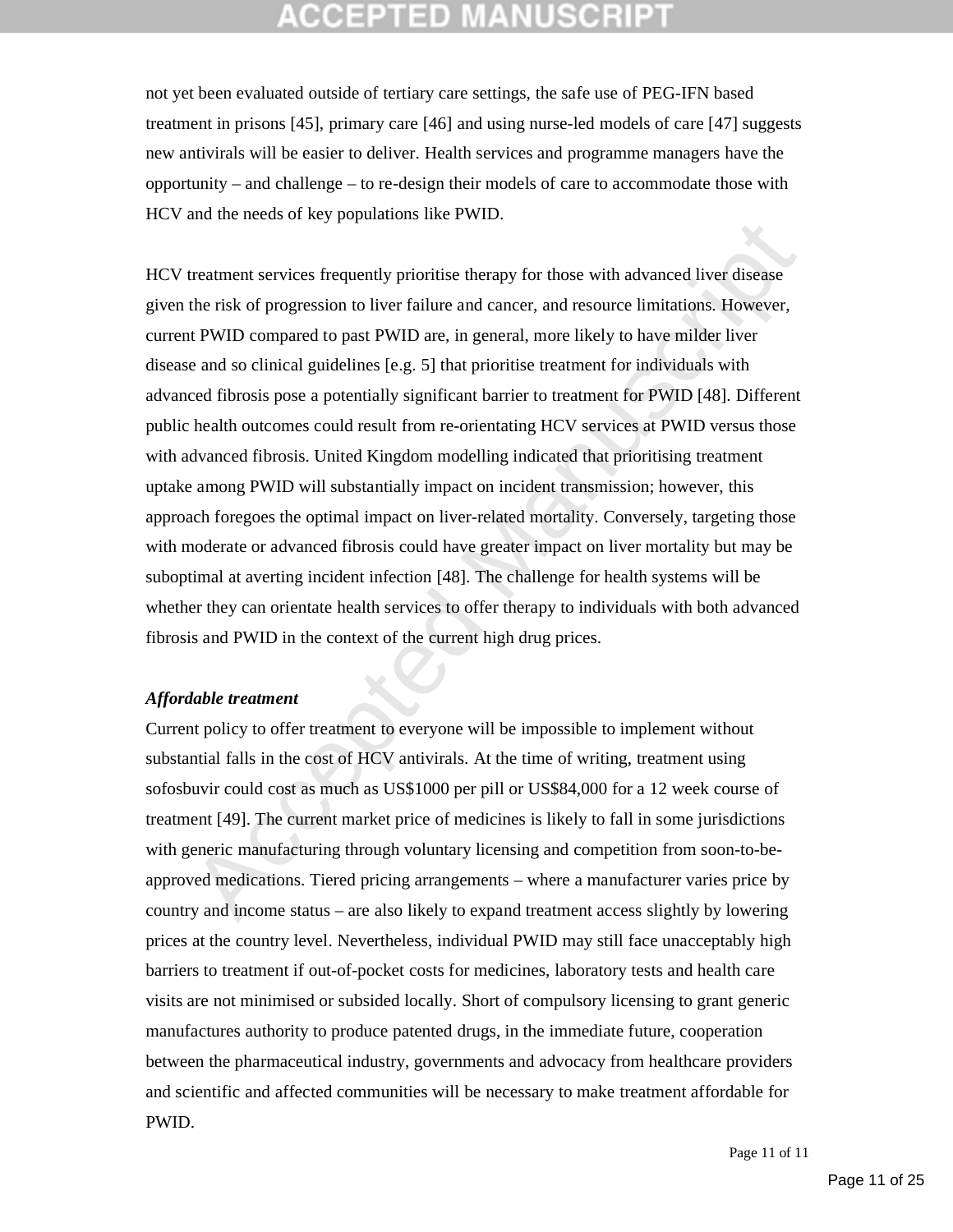## CGEPTED MA

Ongoing innovation could further assist in price reductions. Potent pan-genotypic antiviral agents will further simplify treatment, avoid the need for expensive genotyping prior to therapy, and probably reduce the frequency of NAT testing during therapy. The licensing of fixed-dose combination therapy of sofosbuvir and ledipasvir for 12 weeks, with high SVR, with activity against most genotypes, and few side-effects makes treatment simplification realistic  $[18-20]$ . Newer regimens and research into treatment of acute  $HCV$  – which is particularly relevant to PWID given their risk of new infection – might also reduce the length of therapy further, and therefore lower cost substantially.

extrements of the method and reading the state and the state and the state of the reading that the constrained Manuscriptical posed in the state and the constrained in the constrained in the constrained Manuscriptical in t The cost-effectiveness of chronic HCV treatment among PWID compared to former-PWID and non-injectors has been evaluated in some HIC settings. Modelling based on Australian healthcare costs and utility estimates derived from internationally has explored whether treatment of current PWID and former injectors, compared with those who have never injected, is cost-effective [50]. This research found that despite comorbidities, increased mortality from substance use, and reduced adherence, PEG-IFN and ribavirin treatment of both current and former PWID is cost-effective at under US\$8,000 per quality-adjusted-lifeyear gained, compared with under US\$4,000 per quality-adjusted-life-year (QALY) gained in non-injectors. The model is highly sensitive to drug costs; the cost of first-generation protease inhibitors made some scenarios of early treatment not cost-effective. United Kingdom derived modelling among PWID prior to interferon-free therapy has come to similar costeffective conclusions [51]. However, if treatment of PWID were to have a significant prevention benefit and avert new cases of HCV infection, treatment could even be costsaving by averting future health costs. Despite the benefits and even if the new treatment regimens are "cost-effective", assuming no immediate changes in drug prices, the financial challenge posed by medication and delivery costs for all people needing treatment would overwhelm current health systems.

In this context, treatment aimed at people at risk of transmitting infection – including PWID – could become especially important since preventing new infections may make both public health *and* economic sense. A recent abstract evaluating scale-up of HCV treatment in the UK assessed the cost effectiveness of IFN-free DAAs delivered immediately compared with deferral until cirrhosis. The model assumed both individual and population prevention benefits of successful treatment. It found the greatest net monetary benefit and lowest cost per QALY among PWID with mild (GB£4650) or moderate (GB£2855) liver disease, while

Page 12 of 12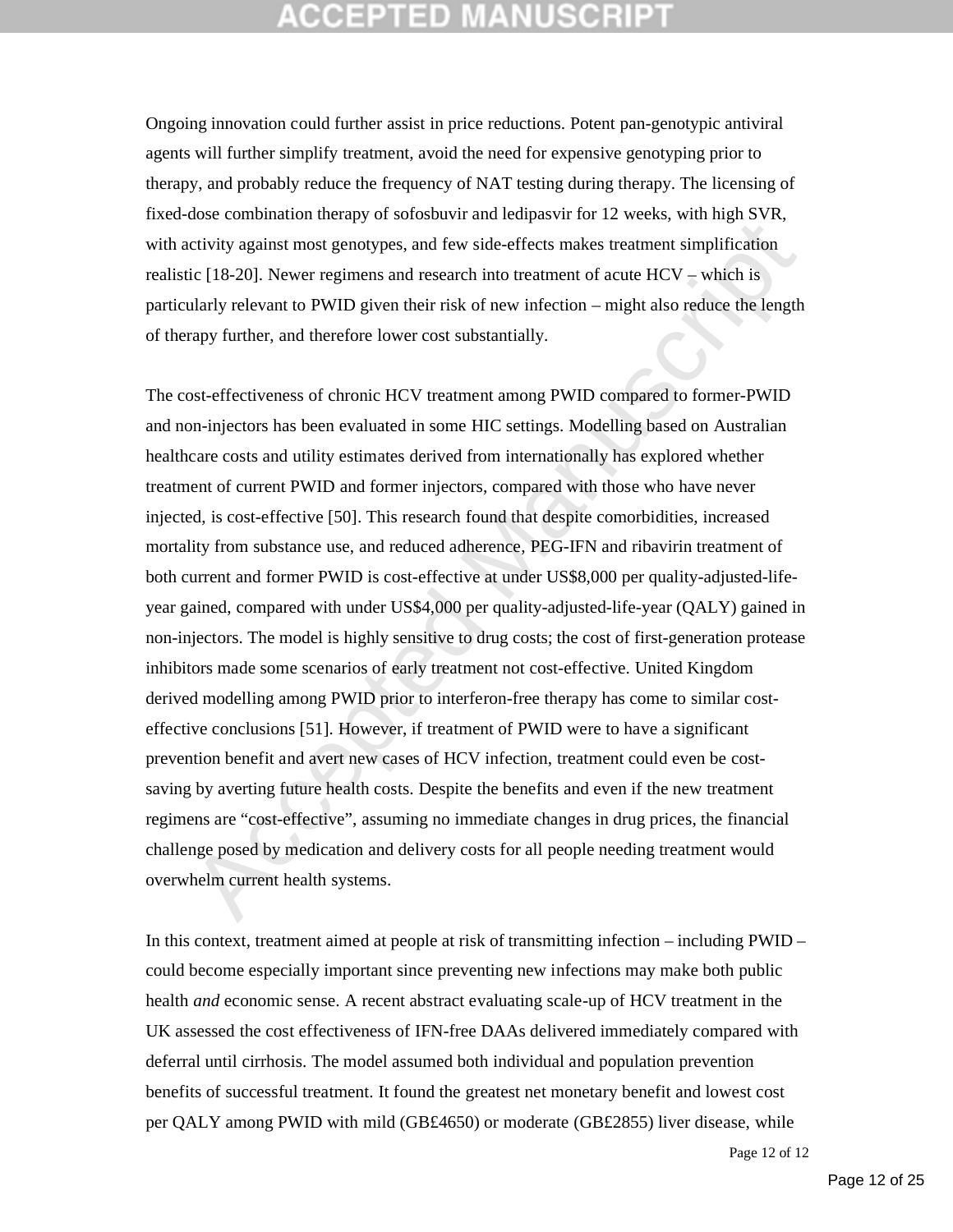treatment of non-PWID cost GB£13,100-22,900 for each additional QALY. This analysis indicates that treatment of PWID – especially in low prevalence settings – averts HCV infections hence it becomes cost-effective to treat PWID early rather than delay treatment [52].

#### *Perceptions about risk behaviours and treatment access*

HCV reinfection rates after chronic HCV treatment among PWID are generally low, estimated by one meta-analysis of five studies at 2.4 (95% CI, 0.9–6.1) per 100 person-years [15]. Nevertheless, concerns that risk-taking behaviour will increase as fear of disease and treatment declines in the era of highly-effective therapy – so called "risk compensation" – still persist and need addressing. The arguments mounted against treatment of PWID are three-fold: first, that as treatment becomes easier, individuals will be less concerned about reinfection and re-treatment; second, that PWID are unlikely to adhere to prolonged, selfadministered, oral therapy given perceived social instability; and third, that PWID accessing DAA treatment may no longer see HCV treatment as a key moment to make broader changes to their lifestyle.

ptions about risk behaviours and treatment access<br>
reinfection rates after chronic HCV treatment access<br>
reinfection rates after chronic HCV treatment among PWID are generally low.<br>
tued by one meta-analysis of five studie Insights from human immunodeficiency virus (HIV) infection – another chronic viral infection where highly active antiviral therapy has been available for nearly two decades – suggest that any correlation between risk-taking behaviour and treatment commencement is often overstated. In a meta-analysis of 60 studies, injecting risk-taking (measured by sharing needles/syringes) and sexual risk-taking (measured by inconsistent condom use and new sexually transmitted infection diagnoses) were not associated with commencement of HIV antiretroviral therapy [53]. Moreover, among those individuals on therapy, sexual risk-taking was marginally lower, reflecting that individuals commencing long-term therapy are probably self-selecting and lower risk-takers than those not undertaking therapy. Engagement with healthcare, support services and counselling coupled with treatment may have some role in reinforcing positive behaviour. Extrapolating from our knowledge of HIV, it is plausible that HCV therapy will not adversely influence risk-taking behaviour. Future research among PWID cohorts starting novel therapy should explicitly aim to measure changes in behaviour associated with treatment to assess whether simpler treatment has this theoretical impact.

Treatment scale-up for PWID is also an opportunity to reinforce other established harm reduction measures, including increasing coverage of opiate substitution therapy [54, 55], needle and syringe programs [54, 56, 57], and frequent repeat HCV testing and counselling,

Page 13 of 13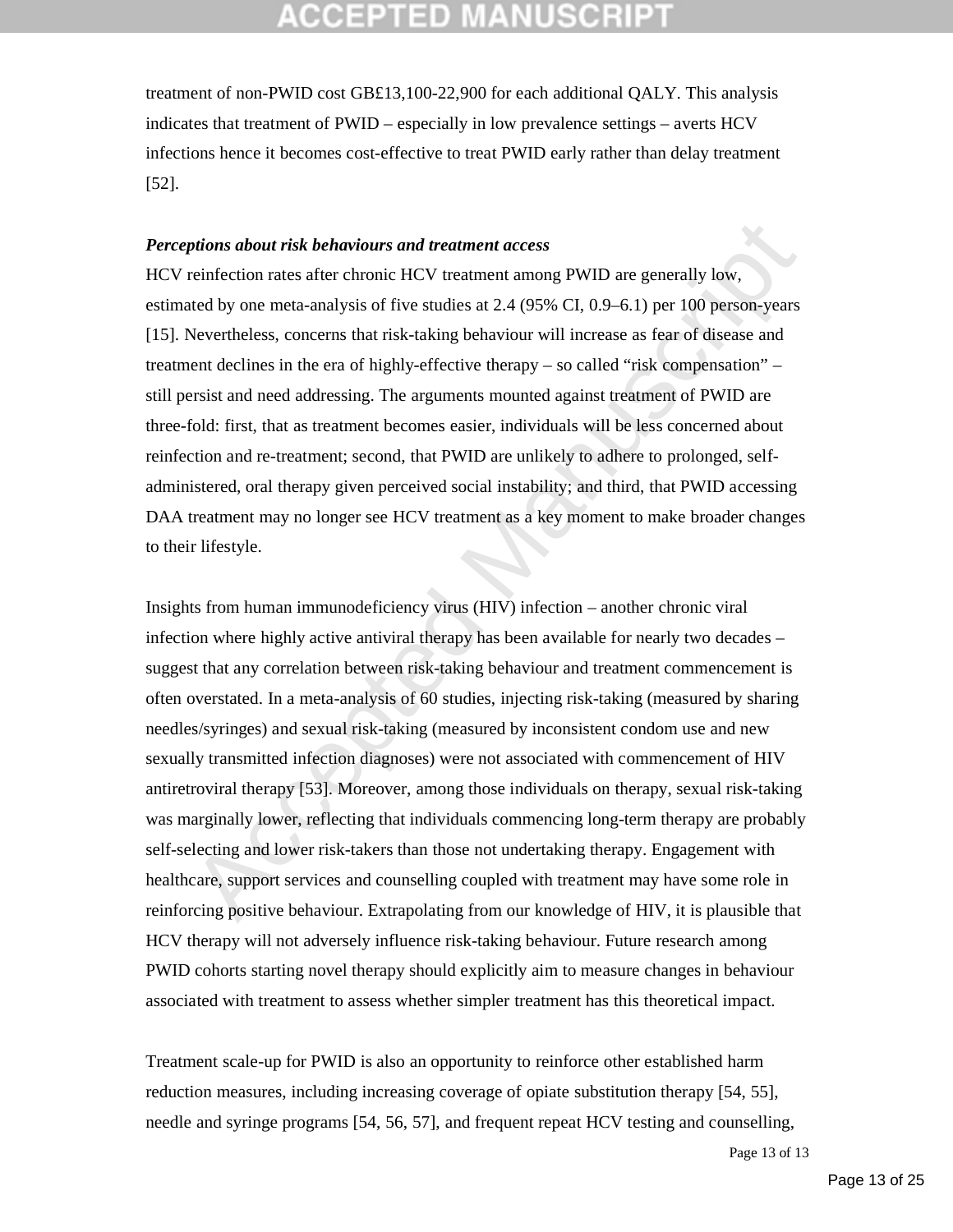particularly where cheap, reliable and rapid testing is available [58]. Expanded access to treatment should not come at a cost to these services; moreover it could facilitate their delivery and better integrate a range of HCV services.

#### **Conclusions**

Despite being a highly marginalised population, PWID can be engaged in care and treatment programmes, achieve comparable response to treatment in real-world settings, and have so far demonstrated low rates of reinfection long-term. The reasons for PWID traditionally being excluded from treatment can be largely overcome through treatment advances, advocacy and changes in policy. Moreover, there is an exciting prospect that treatment of PWID may confer both individual benefits and substantial population prevention benefits. To achieve this, national and international policy must facilitate the rapid scale-up of treatment and include PWID specifically in treatment access campaigns. Policies must also adapt rapidly to evolving research and effectively engage PWID in order to plan and deliver treatment services. It is conceivable that long-term goals could be set to eliminate HCV from within PWID in countries where testing and treatment programmes are widely available and accessible. The hope is that with widespread, efficacious treatment targeted at PWID, prevalent HCV will decline and HCV transmission will be effectively prevented.

**Recision** 

Page 14 of 14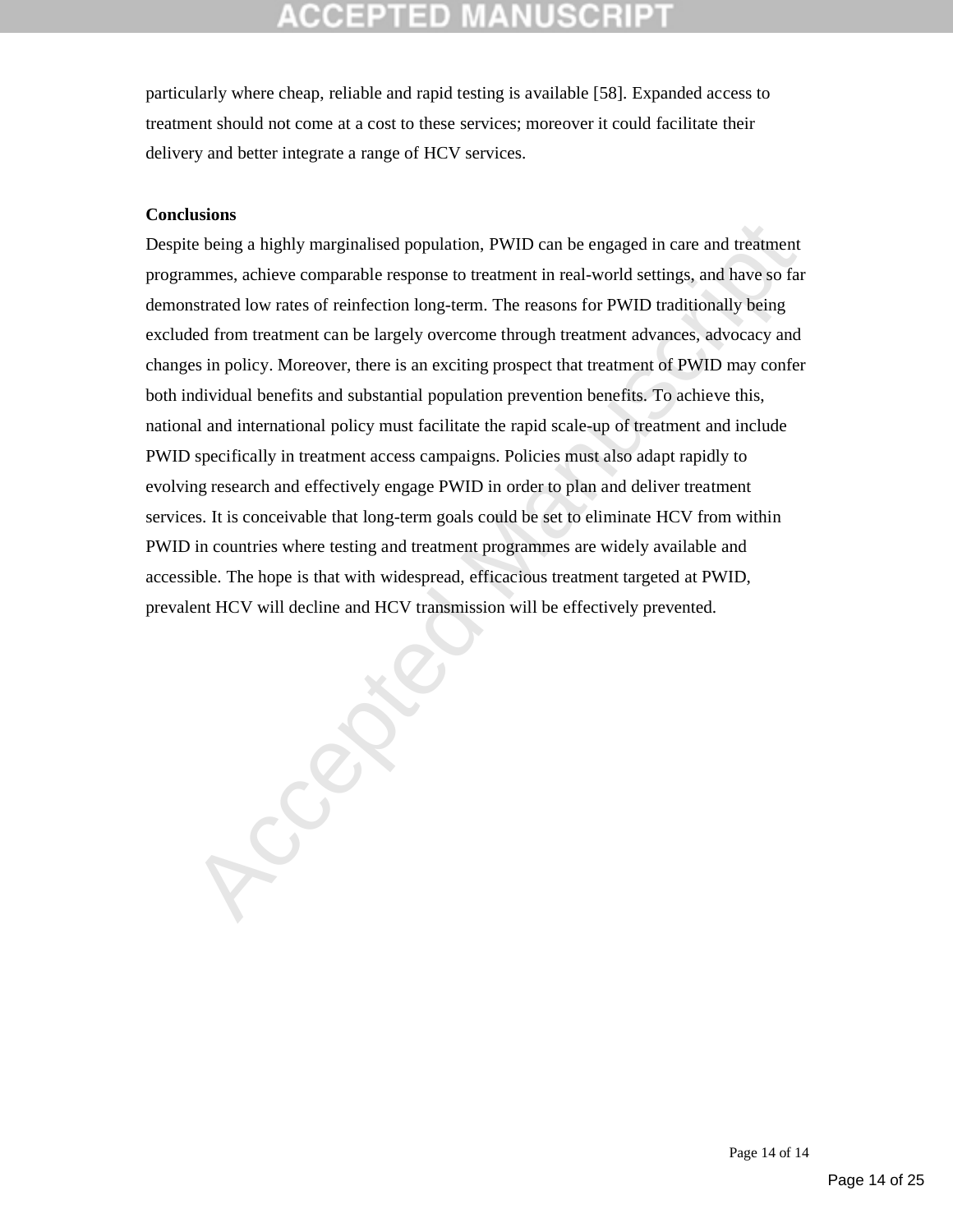# TED

### **ACKNOWLEDGEMENTS**

**Financial Support:** JD and MH acknowledge fellowship support from the National Health and Medical Research Council. JD, BQ and MH acknowledge contribution to this work of the Victorian Operational Infrastructure Support Program (Department of Health, Victoria, Australia) to the Burnet Institute.

alia) to the Burnet Institute.<br>
Herewes expressed in this publication do not necessarily represent the position of the World<br>
Organisation. None of the funding sources had any involvement in the conduct,<br>
sis or reporting The views expressed in this publication do not necessarily represent the position of the World Health Organisation. None of the funding sources had any involvement in the conduct, analysis or reporting of the study.

### **Conflicts of interest:**

JD, BQ, MH: The Burnet Institute receives research grants from Gilead Sciences

EA: no conflicts of interest to declare

SH: received honoraria for speaking at conferences sponsored by Abbvie, Gilead, Janssen,

MSD, Roche, and grant from Janssen, outside the submitted work.

SW: is an employee of the World Health Organization

CG: The World Hepatitis Alliance receives funding from AbbVie, BMS, Gilead, Janssen and MSD

## **Author's contributions:**

Analysis and interpretation: all authors Manuscript preparation and critical revision: all authors Approval for final submission: all authors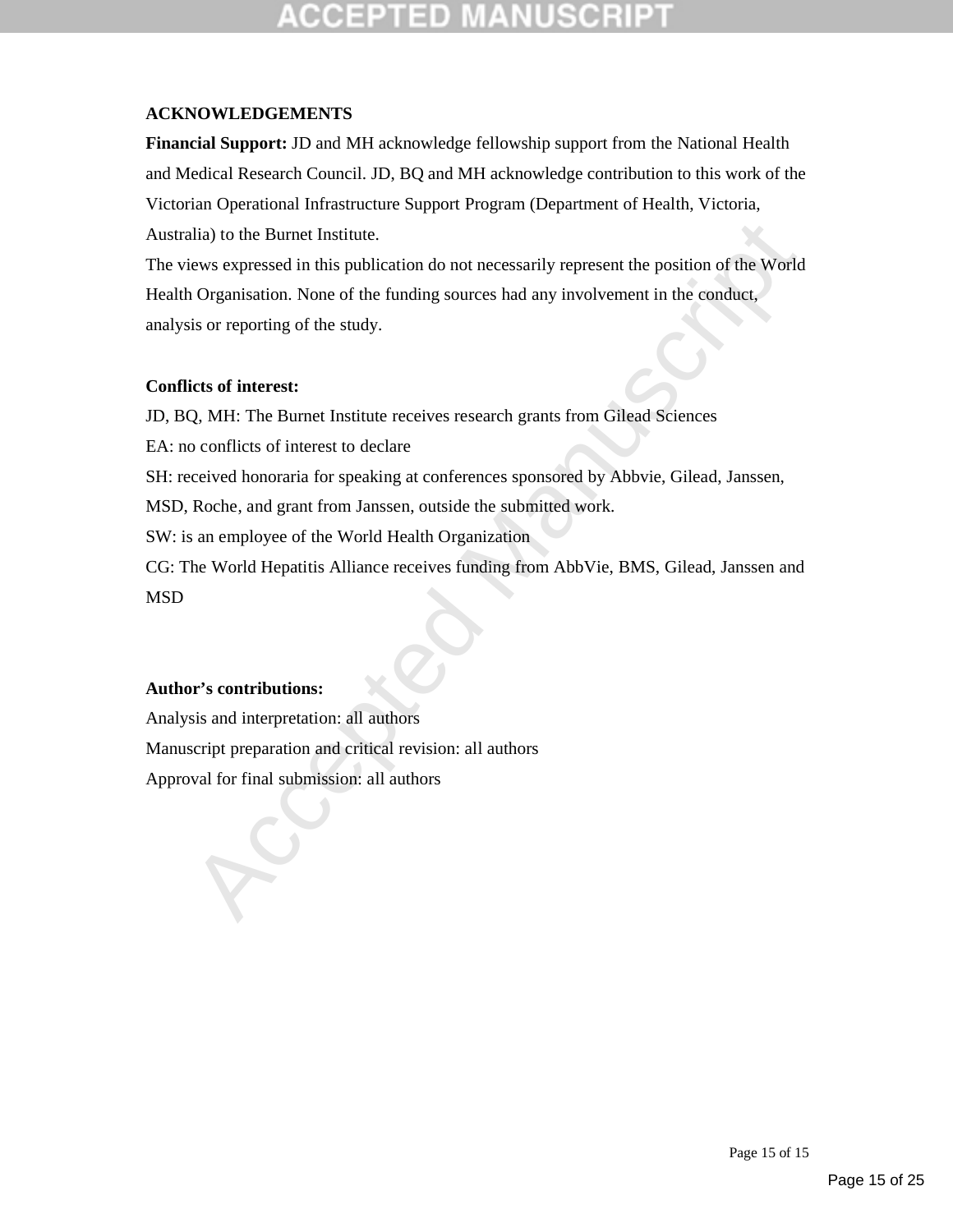## CGEPTED MA

#### **REFERENCES**

[1] Mohd Hanafiah K, Groeger J, Flaxman AD, Wiersma ST. Global epidemiology of hepatitis C virus infection: new estimates of age-specific antibody to HCV seroprevalence. Hepatology 2013;57:1333-1342.

[2] Lavanchy D. The global burden of hepatitis C. Liver International 2009;29:74-81.

[3] Nelson PK, Mathers BM, Cowie B, Hagan H, Des Jarlais D, Horyniak D, et al. Global epidemiology of hepatitis B and hepatitis C in people who inject drugs: results of systematic reviews. Lancet 2011;378:571-583.

[4] World Health Organisation. Guidelines for the screening, care and treatment of persons with hepatitis C infection. Geneva: World Health Organisation; 2014.

[5] European Association for the Study of the Liver. EASL Clinical Practice Guidelines: management of hepatitis C virus infection. J Hepatol 2014;60:392-420.

[6] Guyatt GH, Oxman AD, Vist GE, Kunz R, Falck-Ytter Y, Alonso-Coello P, et al. GRADE: an emerging consensus on rating quality of evidence and strength of recommendations. BMJ 2008;336:924-926.

[7] Aspinall EJ, Doyle JS, Corson S, Hellard ME, Hunt D, Goldberg D, et al. Targeted hepatitis C antibody testing interventions: a systematic review and meta-analysis. European journal of epidemiology 2014:Nov 11 [Epub ahead of print].

[8] Aspinall EJ, Weir A, Sacks-Davis R, Spelman T, Grebely J, Higgs P, et al. Does informing people who inject drugs of their hepatitis C status influence their injecting behaviour? Analysis of the Networks II study. Int J Drug Policy 2014;25:179-182.

[9] Bruneau J, Zang G, Abrahamowicz M, Jutras-Aswad D, Daniel M, Roy É. Sustained Drug Use Changes After Hepatitis C Screening and Counseling Among Recently Infected Persons Who Inject Drugs: A Longitudinal Study. Clin Infect Dis 2014;58:755-761.

[10] Hutchinson SJ, Bird SM, Goldberg DJ. Influence of alcohol on the progression of hepatitis C virus infection: a meta-analysis. Clin Gastroenterol Hepatol 2005;3:1150-1159.

[11] Doyle JS, Hunt D, Aspinall EJ, Hutchinson SJ, Goldberg DJ, Nguyen T, et al. A systematic review of interventions to reduce alcohol consumption among individuals with chronic HCV infection. J Hepatol 2014;60:S314-S315.

[12] Kaner EF, Dickinson HO, Beyer F, Pienaar E, Schlesinger C, Campbell F, et al. The effectiveness of brief alcohol interventions in primary care settings: a systematic review. Drug and alcohol review 2009;28:301-323.

[13] Humeniuk R, Ali R, Babor TF, Farrell M, Formigoni ML, Jittiwutikarn J, et al. Validation of the Alcohol, Smoking And Substance Involvement Screening Test (ASSIST). Addiction 2008;103:1039-1047.

Nelson PK, Mathers BM, Cowie B, Hugan H, Des Jarhais D, Horyniak D, et al. Global<br>niology of hepatitis C in people who inject drugs: results of systematic<br>indopy of hepatitis C in people who inject drugs: results of system [14] Crossan C, Tsochatzis EA, Longworth L, Gurusamy K, Davidson B, Rodriguez-Peralvarez M, et al. Cost-effectiveness of non-invasive methods for assessment and monitoring of liver fibrosis and cirrhosis in patients with chronic liver disease: systematic review and economic evaluation. Health technology assessment 2015;19:1-410.

[15] Aspinall EJ, Corson S, Doyle JS, Grebely J, Hutchinson SJ, Dore GJ, et al. Treatment of Hepatitis C Virus Infection Among People Who Are Actively Injecting Drugs: A Systematic Review and Meta-analysis. Clin Infect Dis 2013;57:S80-89.

[16] Kohli A, Shaffer A, Sherman A, Kottilil S. Treatment of hepatitis C: a systematic review. JAMA 2014;312:631-640.

[17] Doyle JS, Aspinall E, Liew D, Thompson AJ, Hellard ME. Current and emerging antiviral treatments for hepatitis C infection. Br J Clin Pharmacol 2013;75:931-943.

[18] Kowdley KV, Gordon SC, Reddy KR, Rossaro L, Bernstein DE, Lawitz E, et al. Ledipasvir and Sofosbuvir for 8 or 12 Weeks for Chronic HCV without Cirrhosis. N Eng J Med 2014;370:1879-1888.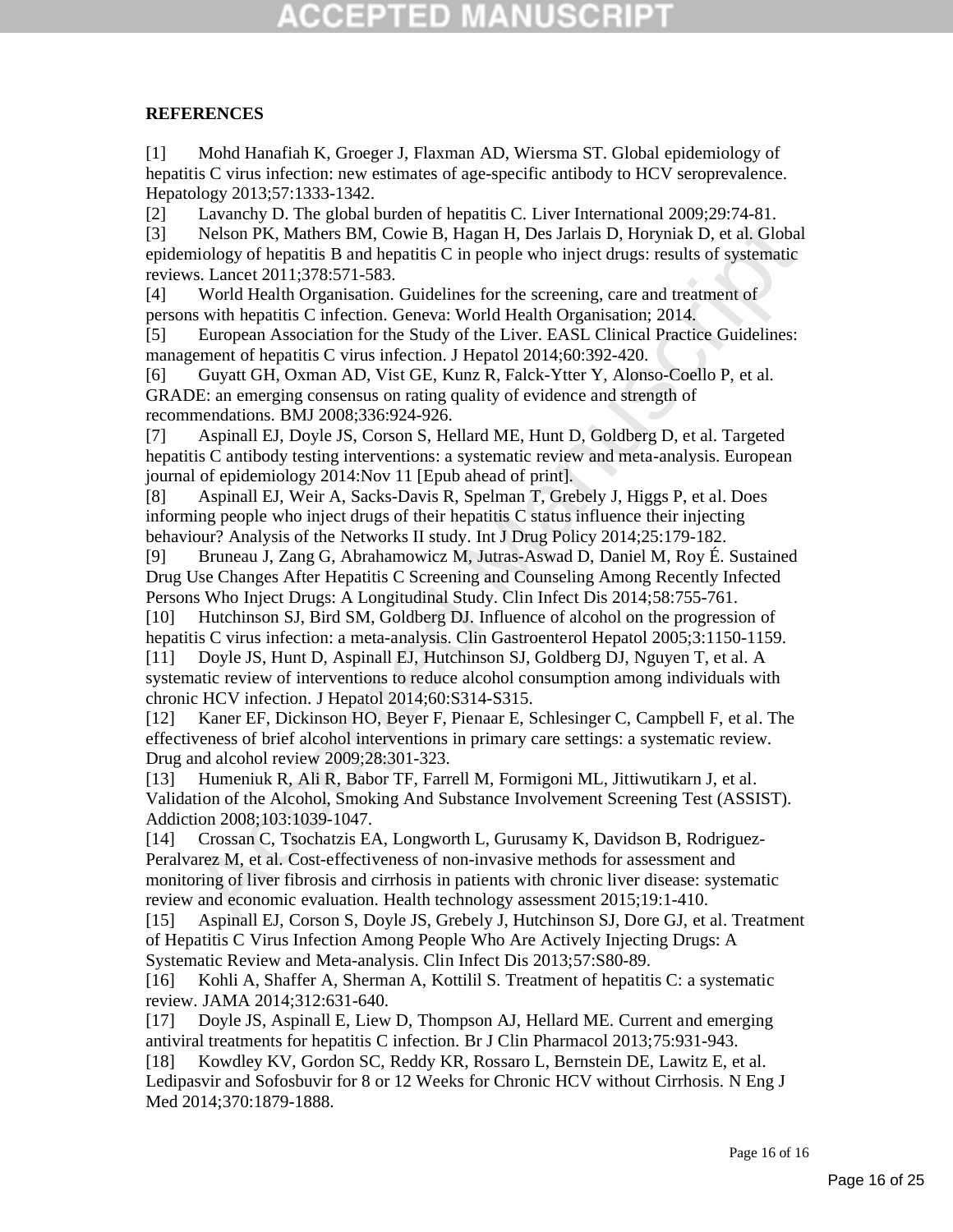[19] Afdhal N, Zeuzem S, Kwo P, Chojkier M, Gitlin N, Puoti M, et al. Ledipasvir and Sofosbuvir for Untreated HCV Genotype 1 Infection. N Eng J Med 2014;370:1889-1898. [20] Afdhal N, Reddy KR, Nelson DR, Lawitz E, Gordon SC, Schiff E, et al. Ledipasvir and Sofosbuvir for Previously Treated HCV Genotype 1 Infection. N Eng J Med 2014;370:1483-1493.

[21] Hellard ME, Doyle JS. Interferon-free hepatitis C treatment: one pill to fit all? Lancet 2014;383:491-492.

Sulkowski M, Hezode C, Gerstoft J, Vierling JM, Mallolas J, Pol S, et al. Efficacy<br>
Sulkowski M, Hezode C, Gerstoft I, Vierling JM, Mallolas J, Pol S, et al. Efficacy<br>
org Weeks versus 22 weeks of retatment with grazopevir [22] Sulkowski M, Hezode C, Gerstoft J, Vierling JM, Mallolas J, Pol S, et al. Efficacy and safety of 8 weeks versus 12 weeks of treatment with grazoprevir (MK-5172) and elbasvir (MK-8742) with or without ribavirin in patients with hepatitis C virus genotype 1 monoinfection and HIV/hepatitis C virus co-infection (C-WORTHY): a randomised, open-label phase 2 trial. The Lancet 2014.

[23] Feld JJ, Kowdley KV, Coakley E, Sigal S, Nelson DR, Crawford D, et al. Treatment of HCV with ABT-450/r–Ombitasvir and Dasabuvir with Ribavirin. N Eng J Med 2014;370:1594-1603.

[24] Mathers BM, Degenhardt L, Ali H, Wiessing L, Hickman M, Mattick RP, et al. HIV prevention, treatment, and care services for people who inject drugs: a systematic review of global, regional, and national coverage. Lancet 2010;375:1014-1028.

[25] Martin NK, Vickerman P, Hickman M. Mathematical modelling of hepatitis C treatment for injecting drug users. Journal of Theoretical Biology 2011;274:58-66.

[26] Martin NK, Pitcher AB, Vickerman P, Vassall A, Hickman M. Optimal control of hepatitis C antiviral treatment programme delivery for prevention amongst a population of injecting drug users. PLoS ONE 2011;6:e22309.

[27] Vickerman P, Martin N, Hickman M. Can Hepatitis C virus treatment be used as a prevention strategy? Additional model projections for Australia and elsewhere. Drug and alcohol dependence 2011;113:83-87.

[28] Martin NK, Vickerman P, Grebely J, Hellard M, Hutchinson SJ, Lima VD, et al. Hepatitis C virus treatment for prevention among people who inject drugs: Modeling treatment scale-up in the age of direct-acting antivirals. Hepatology 2013;58:1598-1609.

[29] Hellard M, Jenkinson R, Higgs P, Stoove M, Sacks-Davis R, Gold J, et al. Modelling antiviral treatment to prevent hepatitis C infection among people who inject drugs in Victoria, Australia. Med J Aust 2012;196:638-641.

[30] Rolls D, Daraganova G, Sacks-Davis R, Hellard M, Jenkinson R, McBryde E, et al. Modelling hepatitis C transmission over a social network of injecting drug users. J Theor Biol 2012;297:73-87.

[31] Hellard M, Rolls DA, Sacks-Davis R, Robins G, Pattison P, Higgs P, et al. The impact of injecting networks on hepatitis C transmission and treatment in people who inject drugs. Hepatology 2014;60:1861-1870.

[32] Younossi Z, Kallman J, Kincaid J. The effects of HCV infection and management on health-related quality of life. Hepatology 2007;45:806-816.

[33] Bonkovsky HL, Snow KK, Malet PF, Back-Madruga C, Fontana RJ, Sterling RK, et al. Health-related quality of life in patients with chronic hepatitis C and advanced fibrosis. J Hepatol 2007;46:420-431.

[34] Teuber G, Schafer A, Rimpel J, Paul K, Keicher C, Scheurlen M, et al. Deterioration of health-related quality of life and fatigue in patients with chronic hepatitis C: Association with demographic factors, inflammatory activity, and degree of fibrosis. J Hepatol 2008;49:923-929.

[35] McDonald SA, Hutchinson SJ, Palmateer NE, Allen E, Cameron SO, Goldberg DJ, et al. Decrease in health-related quality of life associated with awareness of hepatitis C virus infection among people who inject drugs in Scotland. J Hepatol 2013;58:460-466.

[36] John-Baptiste AA, Tomlinson G, Hsu PC, Krajden M, Heathcote EJ, Laporte A, et al. Sustained responders have better quality of life and productivity compared with treatment

Page 17 of 17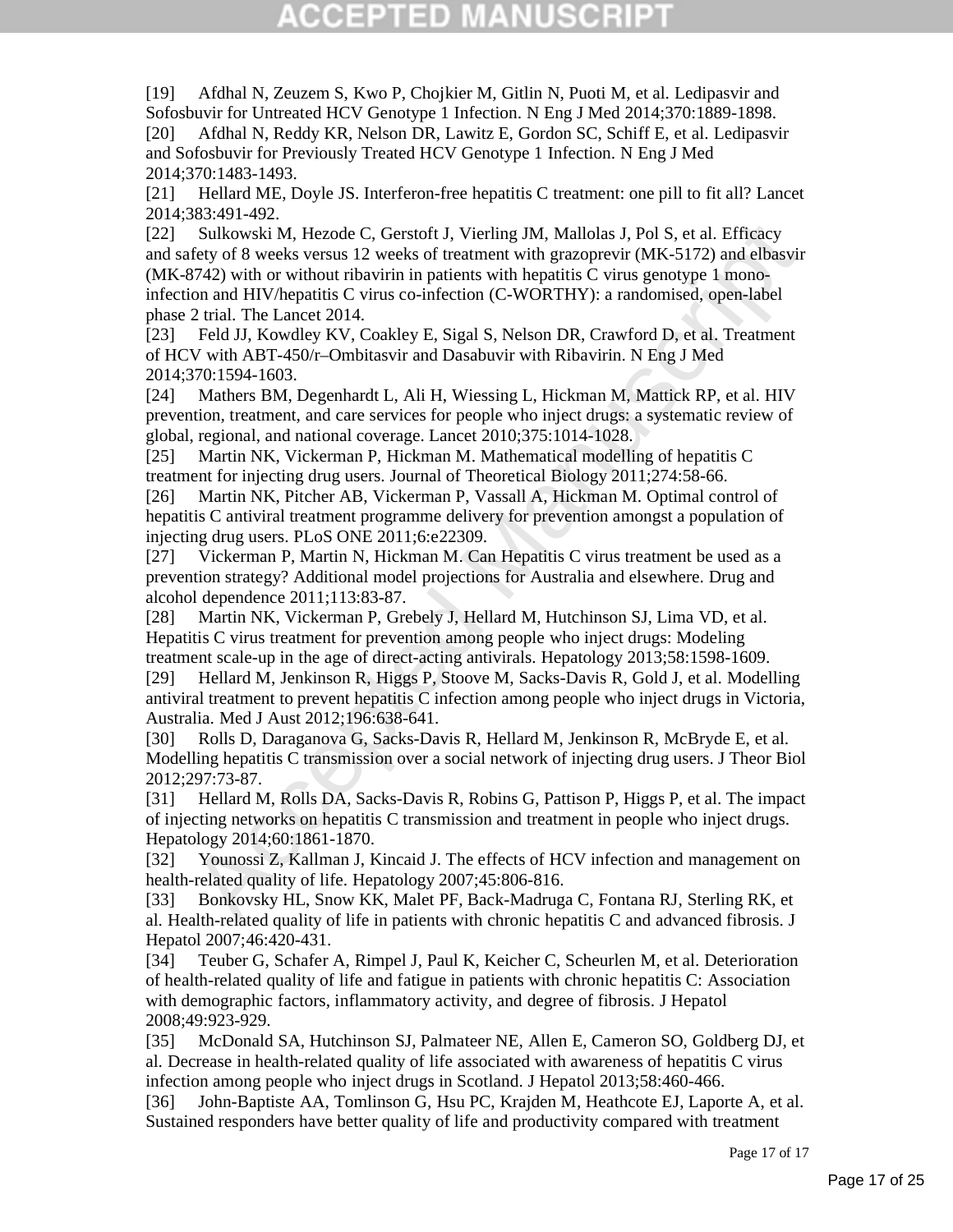failures long after antiviral therapy for hepatitis C. American Journal of Gastroenterology 2009;104:2439-2448.

[37] Alavi M, Grebely J, Matthews GV, Petoumenos K, Yeung B, Day C, et al. Effect of pegylated interferon-alpha-2a treatment on mental health during recent hepatitis C virus infection. J Gastroenterol Hepatol 2012;27:957-965.

[38] Butt AA, Justice AC, Skanderson M, Rigsby MO, Good CB, Kwoh CK. Rate and predictors of treatment prescription for hepatitis C. Gut 2007;56:385-389.

[39] Gidding HF, Law MG, Amin J, Macdonald GA, Sasadeusz JJ, Jones TL, et al. Predictors of deferral of treatment for hepatitis C infection in Australian clinics. Med J Aust 2011;194:398-402.

[40] Stoove M, Gifford S, Dore G. The impact of injecting drug use status on hepatitis Crelated referral and treatment. Drug and alcohol dependence 2005;77:81-86.

Gridding HF, Law MG, Amin J, Macdomald GA, Sassadeuxe JJ, Jones TL, et al.<br>
Gridding HF, Law MG, Amin J, Macdomald GA, Sassadeuxe JJ, Jones TL, et al.<br>
2016 (1947 and O frequence of the prime of the prime of migring three [41] Barocas JA, Brennan MB, Hull SJ, Stokes S, Fangman JJ, Westergaard RP. Barriers and facilitators of hepatitis C screening among people who inject drugs: a multi-city, mixedmethods study. Harm reduction journal 2014;11:1.

[42] UNITAID. Hepatitis C medicines and diagnostics in the context of HIV/HCV coinfection: a scoping report. Geneva: World Health Organization; 2013.

[43] Yehia BR, Schranz AJ, Umscheid CA, Lo Re V, 3rd. The treatment cascade for chronic hepatitis C virus infection in the United States: a systematic review and metaanalysis. PLoS One 2014;9:e101554.

[44] Sacks-Davis R, van Gemert C, Bergeri I, Stoove M, Hellard M. Identifying newly acquired cases of hepatitis C using surveillance: a literature review. Epidemiology and Infection 2012:1-10.

[45] Lloyd AR, Clegg J, Lange J, Stevenson A, Post JJ, Lloyd D, et al. Safety and effectiveness of a nurse-led outreach program for assessment and treatment of chronic hepatitis C in the custodial setting. Clin Infect Dis 2013;56:1078-1084.

[46] Arora S, Thornton K, Murata G, Deming P, Kalishman S, Dion D, et al. Outcomes of treatment for hepatitis C virus infection by primary care providers. N Engl J Med 2011;364:2199-2207.

[47] Hill WD, Butt G, Alvarez M, Krajden M. Capacity enhancement of hepatitis C virus treatment through integrated, community-based care. Canadian journal of gastroenterology = Journal canadien de gastroenterologie 2008;22:27-32.

[48] Innes H, Goldberg D, Dillon J, Hutchinson SJ. Strategies for the treatment of Hepatitis C in an era of interferon-free therapies: what public health outcomes do we value most? Gut 2014.

[49] Hill A, Khoo S, Fortunak J, Simmons B, Ford N. Minimum Costs for Producing Hepatitis C Direct-Acting Antivirals for Use in Large-Scale Treatment Access Programs in Developing Countries. Clin Infect Dis 2014;58:928-936.

[50] Visconti AJ, Doyle JS, Weir A, Shiell AM, Hellard ME. Assessing the costeffectiveness of treating chronic hepatitis C virus in people who inject drugs in Australia. J Gastroenterol Hepatol 2013;28:707-716.

[51] Martin NK, Vickerman P, Miners A, Foster GR, Hutchinson SJ, Goldberg DJ, et al. Cost-effectiveness of hepatitis C virus antiviral treatment for injection drug user populations. Hepatology 2012;55:49-57.

[52] Martin N, Vickerman P, Dore G, Grebely J, Miners A, Cairns J, et al. How should scale up of HCV antiviral treatment be prioritized? A cost-effectiveness analysis including individual and population prevention benefits. J Hepatol 2015;62:S835.

[53] Doyle JS, Degenhardt L, Pedrana AE, McBryde ES, Guy RJ, Stoove MA, et al. Effects of HIV Antiretroviral Therapy on Sexual and Injecting Risk-Taking Behavior: A Systematic Review and Meta-analysis. Clin Infect Dis 2014;59:1483-1494.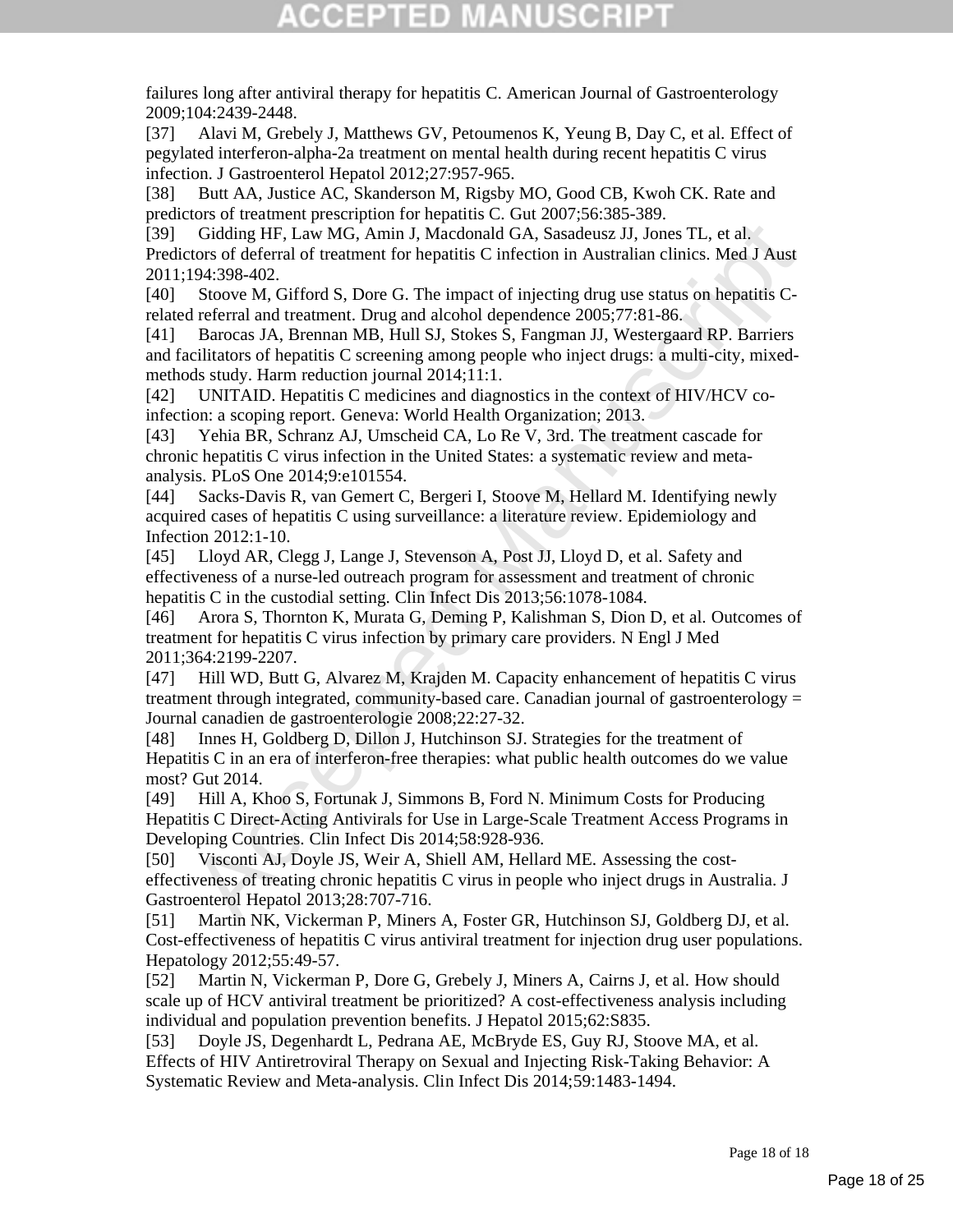## 3D

[54] Turner KME, Hutchinson S, Vickerman P, Hope V, Craine N, Palmateer N, et al. The impact of needle and syringe provision and opiate substitution therapy on the incidence of hepatitis C virus in injecting drug users: pooling of UK evidence. Addiction 2011:no-no.

[55] Vickerman P, Martin N, Turner K, Hickman M. Can needle and syringe programmes and opiate substitution therapy achieve substantial reductions in hepatitis C virus prevalence? Model projections for different epidemic settings. Addiction 2012;107:1984-1995.

and syringe programmes associated with a reduction in HIV transmission among<br>and syringe programmes associated with a reduction in HIV transmission among<br>43:235.248.<br>Horyniak D, Dietze P, Degenhardt L, Higgs P, McIlwariah [56] Aspinall EJ, Nambiar D, Goldberg DJ, Hickman M, Weir A, Van Velzen E, et al. Are needle and syringe programmes associated with a reduction in HIV transmission among people who inject drugs: a systematic review and meta-analysis. Int J Epidemiol 2014;43:235-248.

[57] Horyniak D, Dietze P, Degenhardt L, Higgs P, McIlwraith F, Alati R, et al. The relationship between age and risky injecting behaviours among a sample of Australian people who inject drugs. Drug and alcohol dependence 2013;132:541-546.

[58] Hellard M, Doyle JS, Sacks-Davis R, Thompson AJ, McBryde E. Eradication of hepatitis C infection: The importance of targeting people who inject drugs. Hepatology 2014;59:366-369.

Page 19 of 19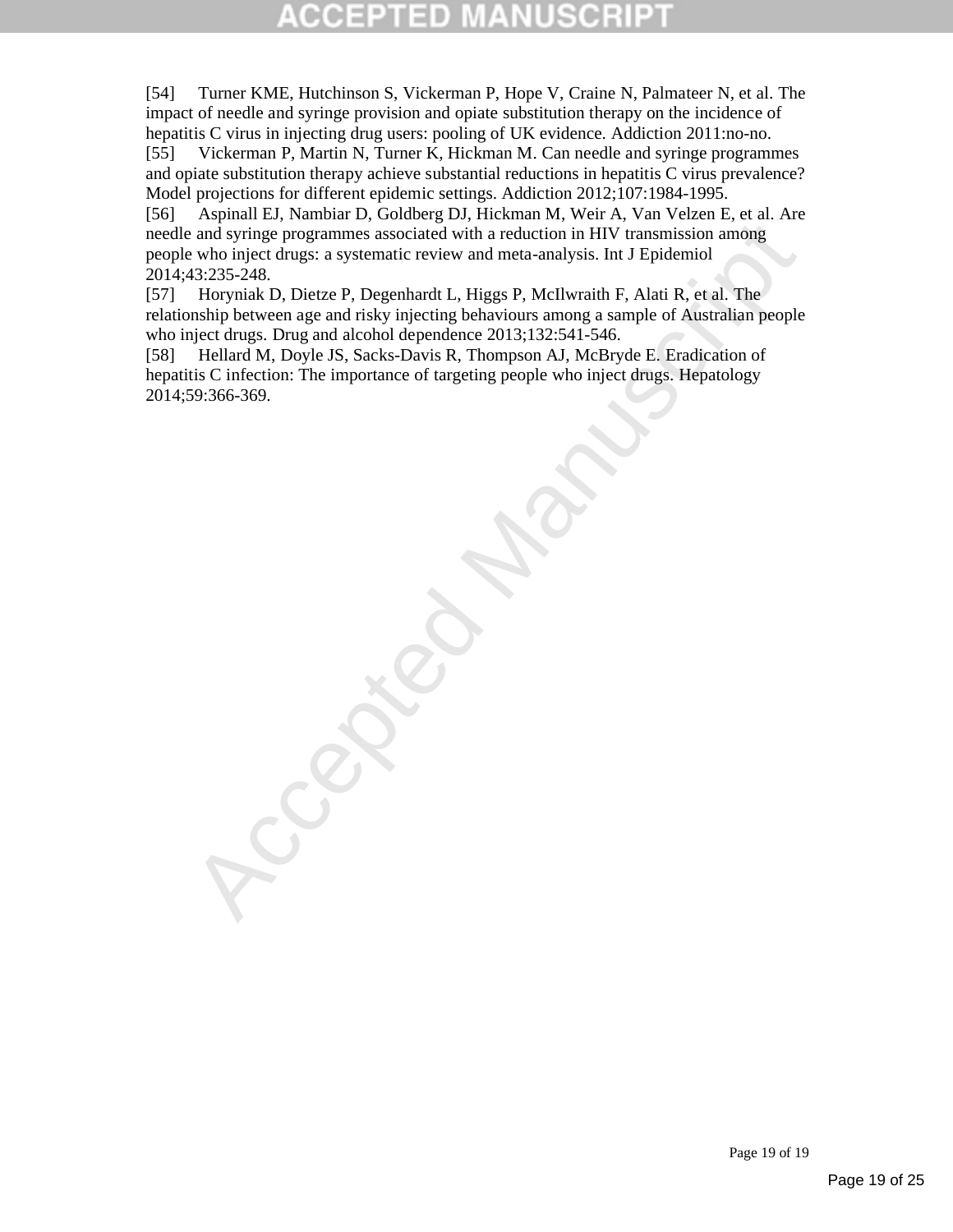#### **FIGURE LEGENDS**

#### **Figure 1: Burden of HCV among PWID**

Estimated global population with history of HCV infection, chronic HCV infection, and PWID with chronic HCV infection. The estimated number of PWID globally is 16 million (range 11-21 million). PWID living with chronic HCV estimates (10 million, range 6-15 million) compares to 2.8 million (range 1-6 million) PWID living with HIV infection [1, 3].

#### **Figure 2: DAA treatment scale up among PWID**

The comparison of the manner of the matter of the matter of the comparison of the comparison of the capture of the comparison of the comparison of the comparison of the comparison of the comparison of the prevalence over t Chronic prevalence over time in (A) Edinburgh, (B) Melbourne, and (C) Vancouver. Simulations show no treatment scale-up from baseline, or scale-up to 10, 20, 40, or 80 per 1,000 PWID treated annually assuming no treatment prior to 2002, a linear scale-up to baseline treatment rates during 2002-2007, and baseline treatment rates during 2007-2012. A linear scale-up from baseline to scaled-up rate during 2015-2017 was modelled. Reproduced from Martin et al, Hepatology, 2013 under Creative Commons Attribution License; copyright with authors [28]**.**

Page 20 of 20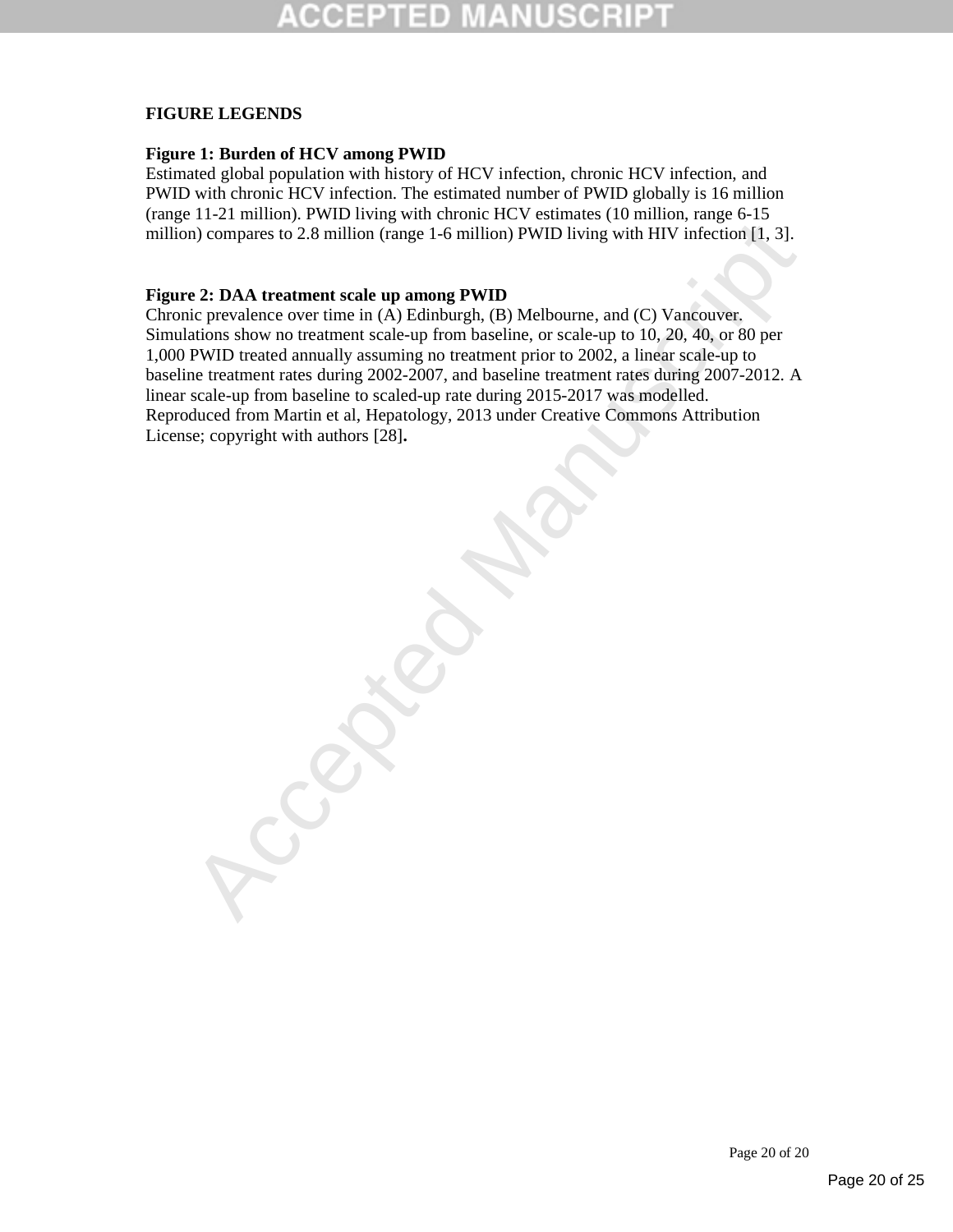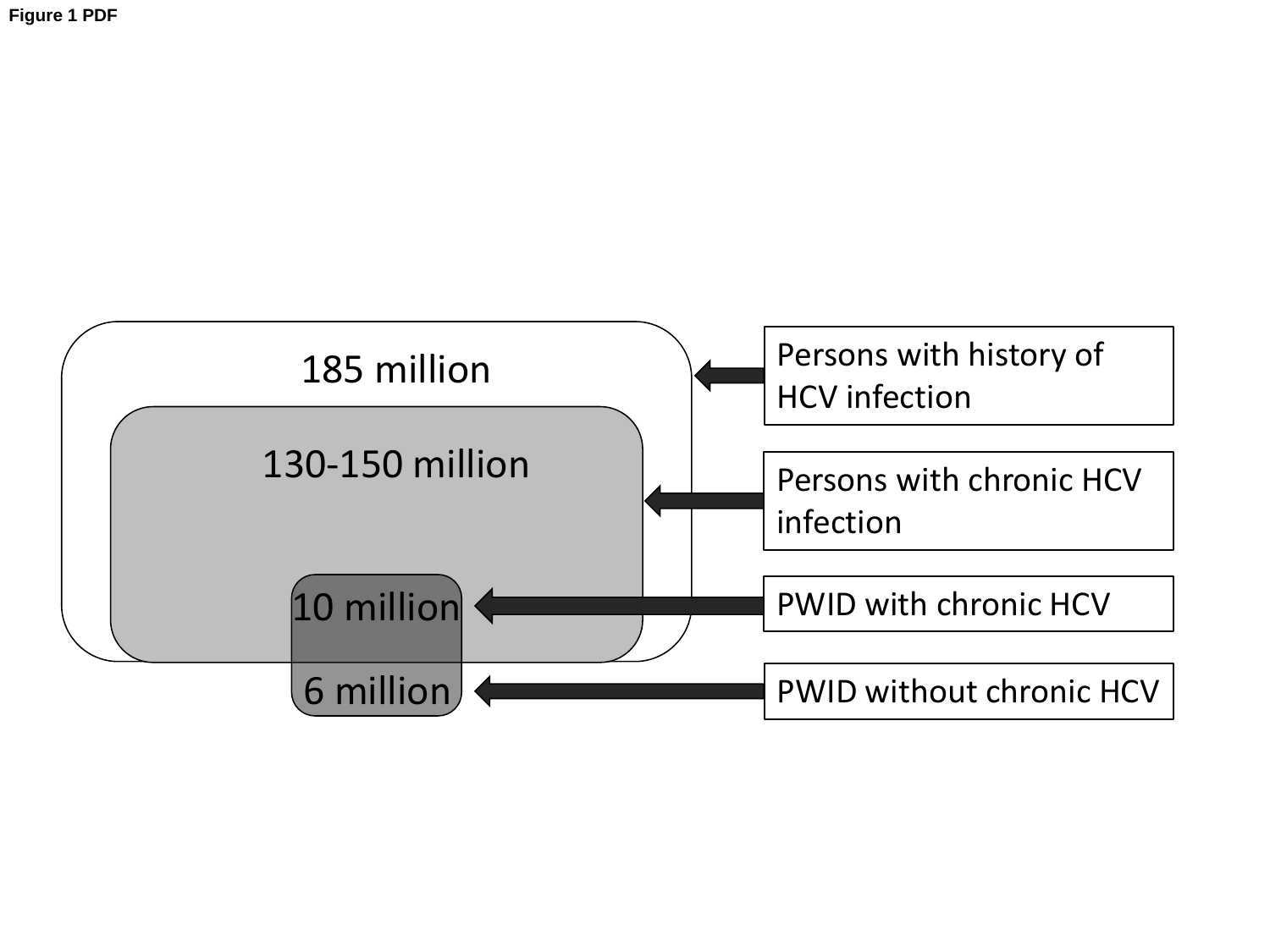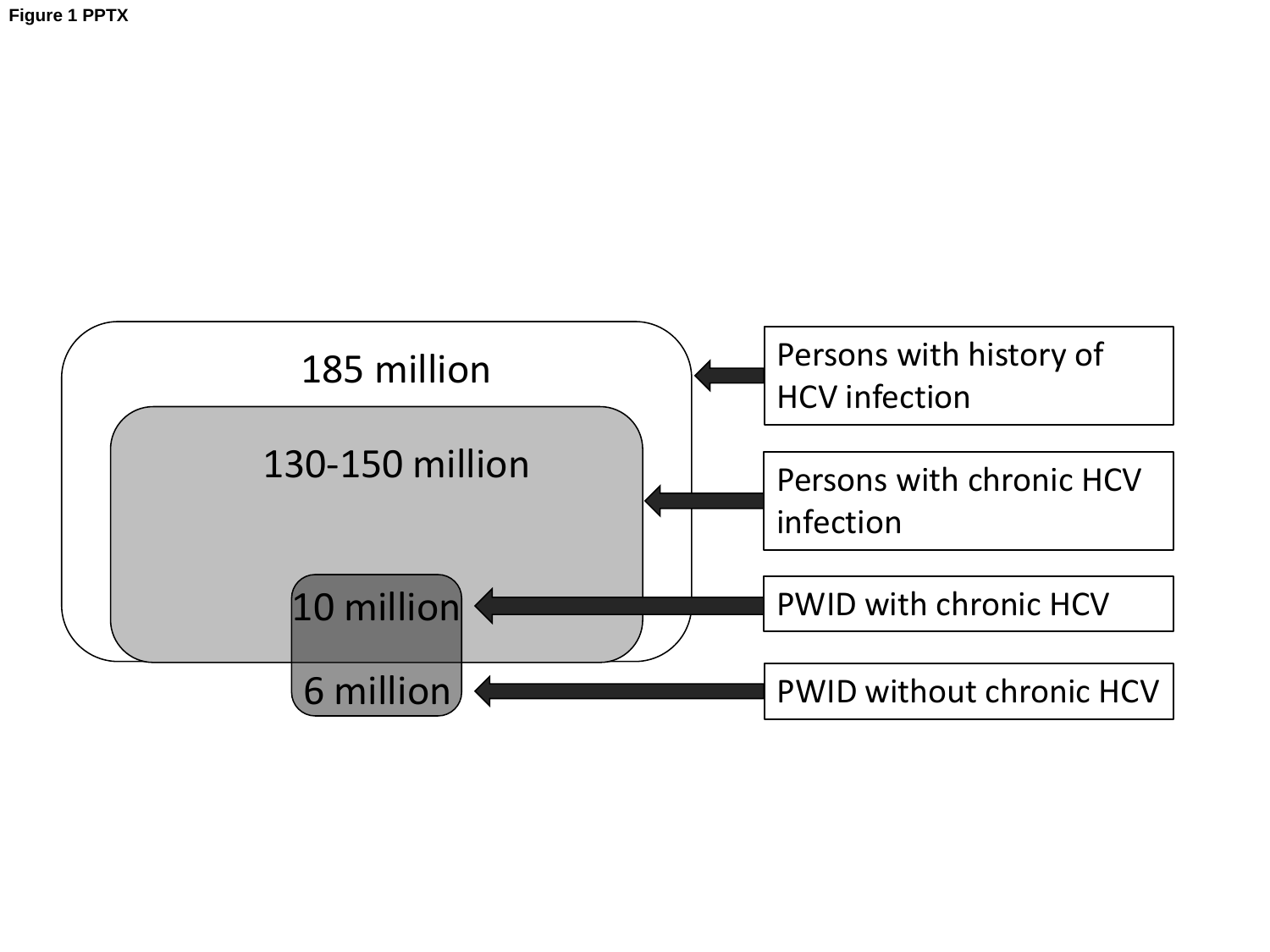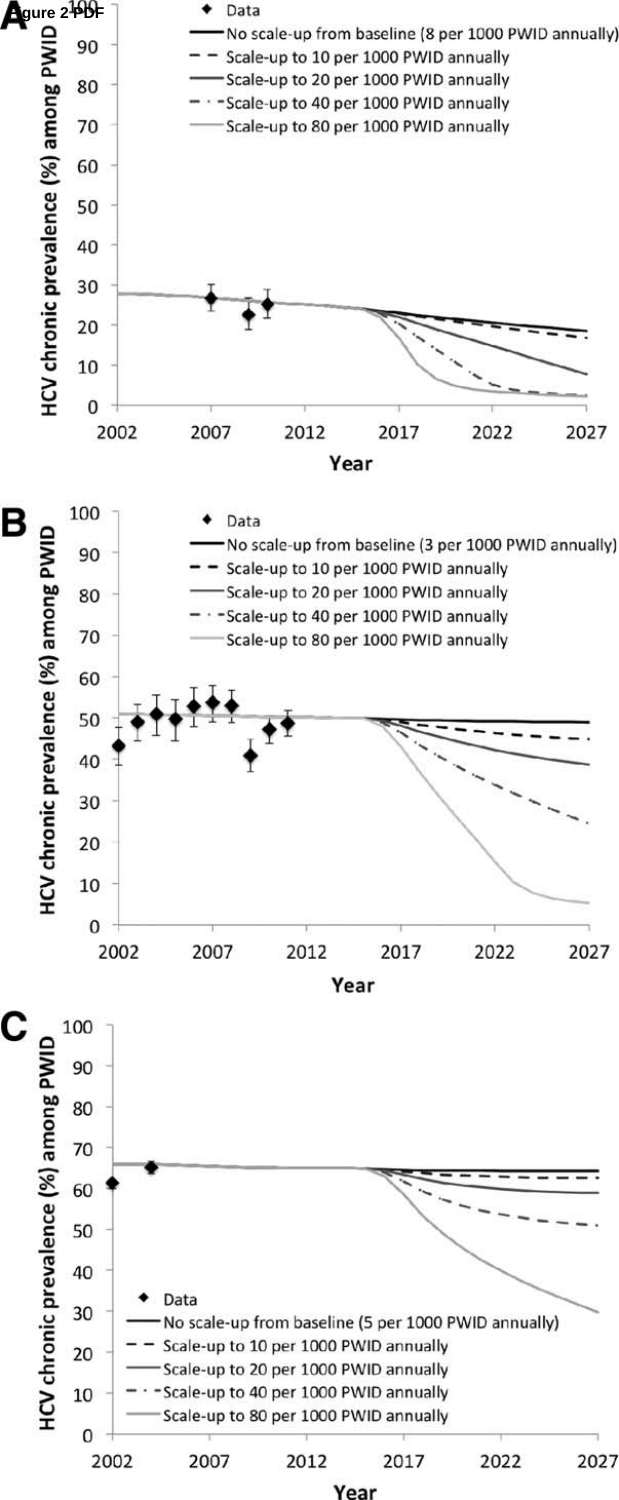#### **Figure 2 JPEG**

#### 0 D  $\bar{a}$